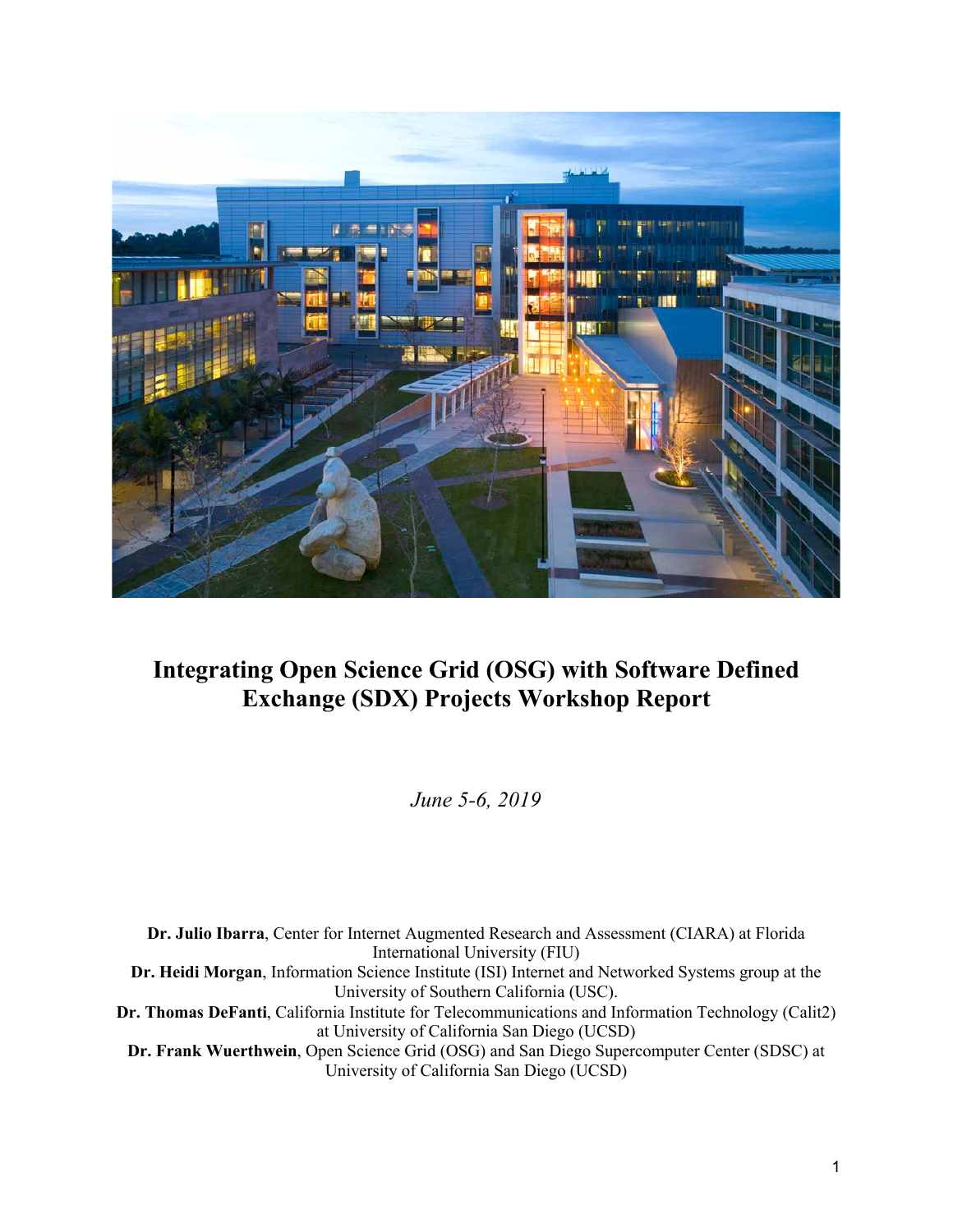## **Table of Contents**

| 1.        |     |  |  |  |  |
|-----------|-----|--|--|--|--|
| <b>2.</b> |     |  |  |  |  |
| 3.        |     |  |  |  |  |
| 4.        |     |  |  |  |  |
|           | 4.1 |  |  |  |  |
|           | 4.2 |  |  |  |  |
|           | 4.3 |  |  |  |  |
|           | 4.4 |  |  |  |  |
|           |     |  |  |  |  |
|           |     |  |  |  |  |
|           |     |  |  |  |  |
|           |     |  |  |  |  |
|           |     |  |  |  |  |
|           |     |  |  |  |  |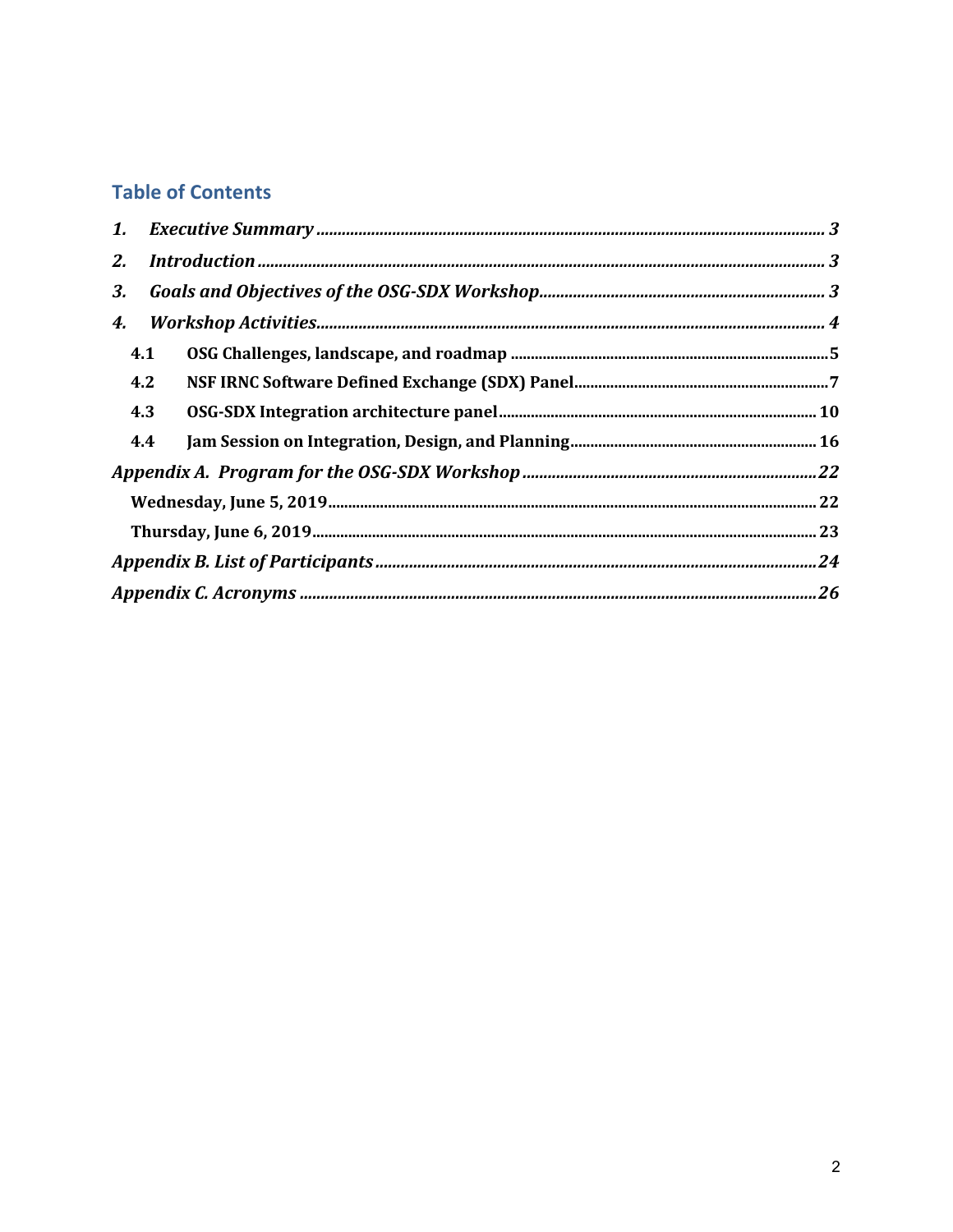## **1. Executive Summary**

The report presents a summary of the activities at the workshop on the integration of the Open Science Grid with the Software Defined Exchange Points (SDX), which took place in June 2019 at the Calit2 at the University of California San Diego (UCSD). Representatives from StartLight SDX, PacificWave-SDX, and AtlanticWave-SDX presented current states of the SDXs along with the keynote presentation on OSG advancements in open science through distributed highthroughput computing. The main goals of the workshop were to understand what useful network services an SDX can provide domain scientists on OSG and what is required for the IRNC SDX projects to integrate with OSG.

## **2. Introduction**

The Integrating Open Science Grid (OSG) with Software Defined Exchange (SDX) Projects Workshop took place on June 5-6, 2019 and was hosted by the California Institute for Telecommunications and Information Technology (Calit2) at the University of California San Diego (UCSD).

## Organizers:

The California Institute for Telecommunications and Information Technology (Calit2, previously Cal(IT)2), also referred to as the Qualcomm Institute at its San Diego branch, is an academic research institution jointly run by the University of California San Diego (UCSD) and the University of California, Irvine (UCI).

CIARA is the Center for Internet Augmented Research and Assessment at Florida International University (FIU), created to serve as a catalyst for Internet innovation. CIARA enables faculty and student research by facilitating collaboration with the Cyberinfrastructure community.

## **3. Goals and Objectives of the OSG-SDX Workshop**

The goal of this workshop was to explore the technical requirements for integrating the Open Science Grid (OSG) with the Software Defined Exchange (SDX) projects of the National Science Foundation (NSF) IRNC program.

OSG definition: The Open Science Grid (OSG) provides common service and support for resource providers and scientific institutions using a distributed fabric of high throughput computational services. The OSG does not own resources but provides software and services to users and resource providers alike to enable the opportunistic usage and sharing of resources. The OSG is funded through a diverse portfolio of awards from the National Science Foundation and the Department of Energy.

SDX definition: Software Defined Networking (SDN) offers direct control over packet-processing rules that match on multiple header fields and perform a variety of actions. A Software Defined IXP (SDX) enables application-specific peering (e.g., two networks peer only for streaming video traffic), has a programming abstraction for applications, applications isolation, scalability for ruletable size and computational overhead. SDX enables unlimited user's policies implementation for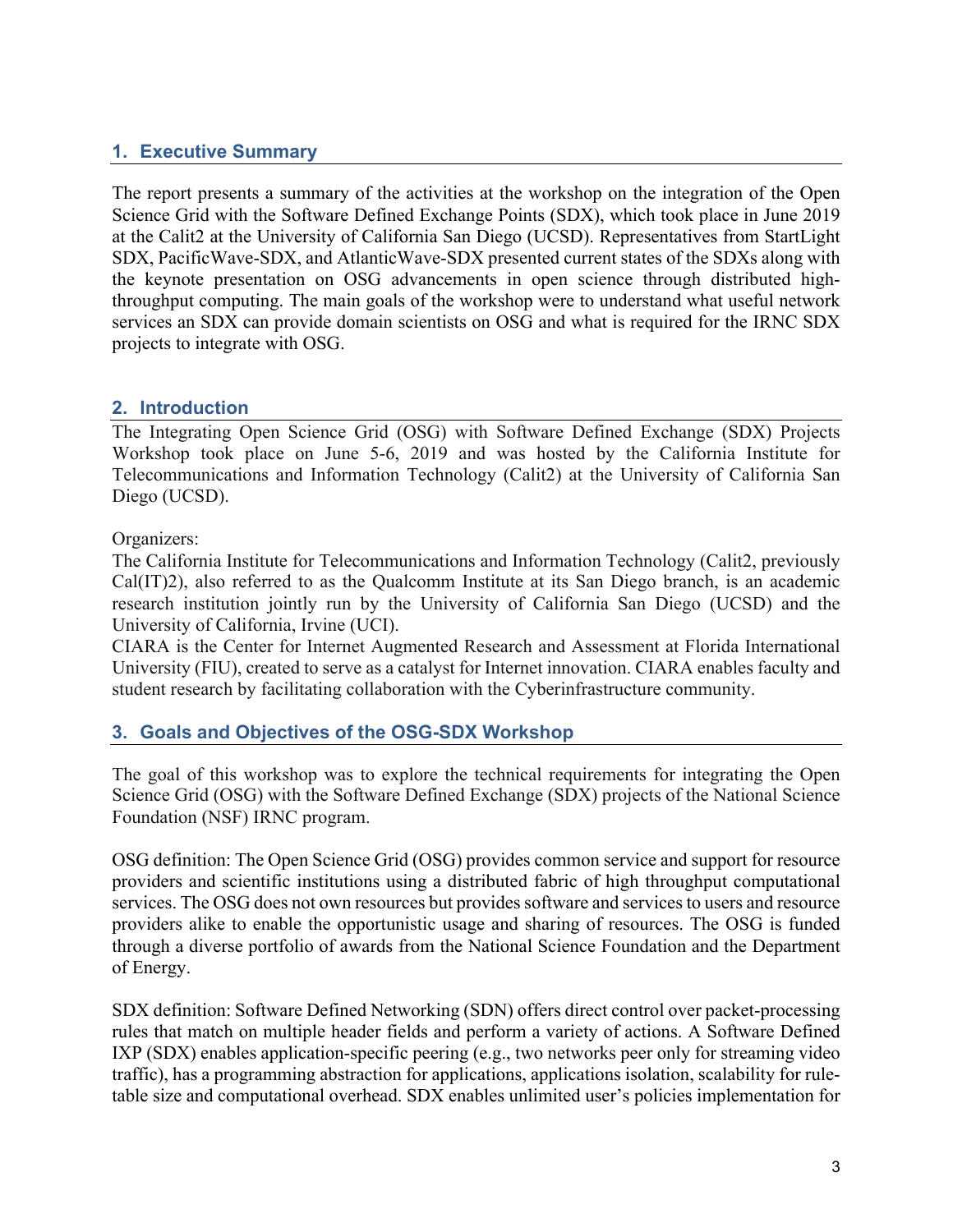participants who advertise full routing tables while achieving sub-second convergence in response to configuration changes and routing updates (Gupta et al., 2014).

## **4. Workshop Activities**

The two-day OSG-SDX Workshop took place at Atkinson Hall at UCSD*.* More details about logistics of the meetings can be found at the Eventbrite registration page here: https://osg-sdxworkshop.eventbrite.com

Approximately 28 attendees participated (25 in person and three remotely). See Appendix B. The meeting gathered participants from 19 university organizations and research institutions from the USA and Latin America:

- California Institute of Technology (Caltech)
- Sao Paulo Research and Analysis Center (SPRACE) Brazil
- San Diego State University (SDSU)
- San Diego Supercomputer Center (SDSC) at University of California San Diego (UCSD)
- University of California San Diego
- Information Science Institute (ISI) USC
- University of California Merced (UC Merced)
- Center for Internet Augmented Research and Assessment (CIARA) at Florida International University (FIU)
- iCAIR/Northwestern University
- University of Utah
- International Center for Advanced Internet Research at Northwestern University
- University of California San Diego (UCSD)
- CENIC Pacific Wave
- California Institute of Technology (Caltech)
- National Science Foundation (NSF)
- California Institute for Telecommunications and Information Technology (Calit2) at University of California San Diego (UCSD)
- Georgia Institute of Technology (Georgia Tech)
- University of North Carolina (UNC) Chapel Hill RENCI
- Information Science Institute (ISI) University of Southern California (USC)

Calit2 offered a video Conference connection via ZOOM for the remote participants. The workshop was comprised of two sessions:

- Day 1- OSG Challenges, landscape, and roadmap; and NSF IRNC Software Defined Exchange Panel
- Day 2 Integration, Design, and Planning Jam Session

See Appendix A for agenda details.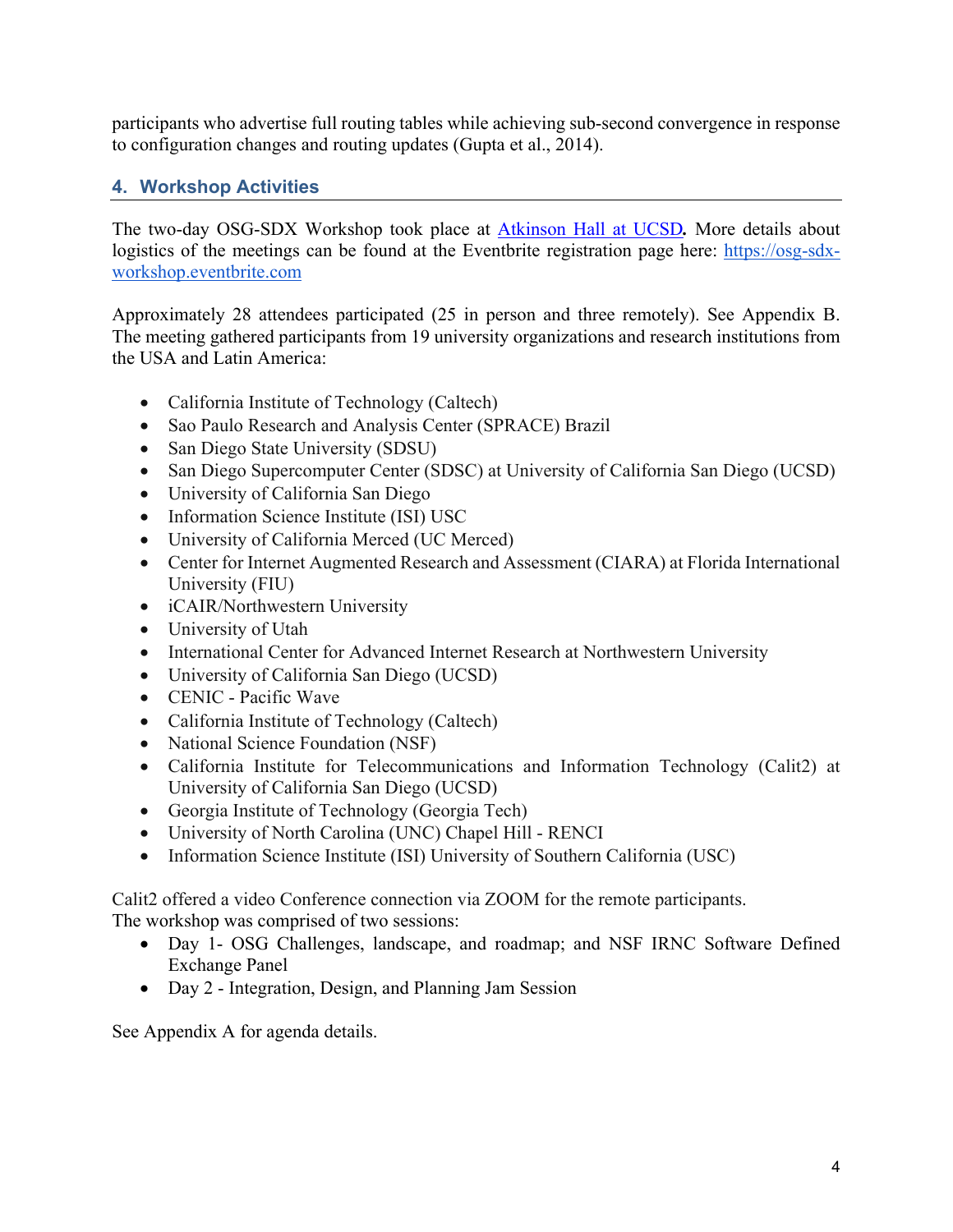## **4.1 OSG Challenges, landscape, and roadmap**

The workshop began with welcoming remarks by Larry Smarr, Director of California Institute for Telecommunications and Information Technology (Calit2). Updates on the following NSF awarded project were presented:

- (2015-2020) Pacific Research Platform (PRP) connection on campus "big data freeways" to create a regional end-to-end science-driven "big data superhighway" system under the NSF CC\*DNI Grant
- (2015-2020) NSF CI-New project Cognitive Hardware and Software ecosystem Community Infrastructure (CHASE-CI) has implemented 256 High Speed "Cloud" GPUs for 32 machine-learning faculty & their students at ten campuses to train AI algorithms on Big Data.
- (2018-2019) A National-scale pilot using CENIC & Internet 2 to connect Quilt regional R&E Networks toward a National Research Platform (NRP)

Over 100 UCSD-designed FIONAs boxes have been deployed on the PRP to solve the disk-todisk data transfer problem at nearly full speed on best-effort 10g, 40g, and 100g networks. PRP's Nautilus Hypercluster Kubernetes is used to orchestrate software containers on 15 campuses, containing 3300 CPUs Cores and 122 hosts (4PB). Currently, the OSG Data Federation (200K compute cores) built on 9 Data Caches to reduce network traffic and hide data access latencies. The IceCube Neutrino Observatory in Antarctica<sup>1</sup> research instrument is a use case with a significant increase in the usage of the OSG PRP network (190 GPUs and 1348 CPU-Cores) since the beginning of March 2019. Details about this presentation can be found here.

The workshop continued with a keynote presentation by Frank Wuerthwein, Executive Director of the Open Science Grid San Diego Supercomputer Center (SDSC) at the University of California San Diego (UCSD). OSG serves the needs of an undergrad to a big science lab. There are four distinct groups:

- Individual researchers and small groups on OSG-Connect
- The campus Research Support Organizations
- Multi-institutional Science Teams (e.g., XENON, GlueX, SPT, Simons)
- Big science projects (e.g., US-ATLAS, US-CMS, LIGO, IceCube)

OSG is the optimal partner for large distributed systems because of the distributed high throughput computing (dHTC) or latency tolerant computing that maximizes the effective capacity. The two challenges for successful dHTC are how to split big computing problems to a smaller one that can fit at an individual machine and how to minimize the user requirements for maximum effectiveness. In this way, researchers can curate, publish their software & data, and deliver them at runtime regardless of the location. Mindful parallelism is implied to efficiently use the dHTC resources, including CPU (200K 24hours x 30 days) and GPU (690K hours within 30 days). Over the last few years, the OSG data federation has exponentially grown. This requires another look at the researcher's connection points.

In the exaflop age, dHTC is unique because the scaling is only limited by the scaling behavior of the data distribution and the infrastructure software. Currently, Condor<sup>2</sup> is used to addressing the

<sup>&</sup>lt;sup>1</sup> The IceCube Neutrino Observatory is the first detector of its kind, designed to observe the cosmos from deep within the South Pole ice: https://icecube.wisc.edu/

<sup>&</sup>lt;sup>2</sup> HTCondor is a specialized workload management system for compute-intensive jobs: http://research.cs.wisc.edu/htcondor/description.html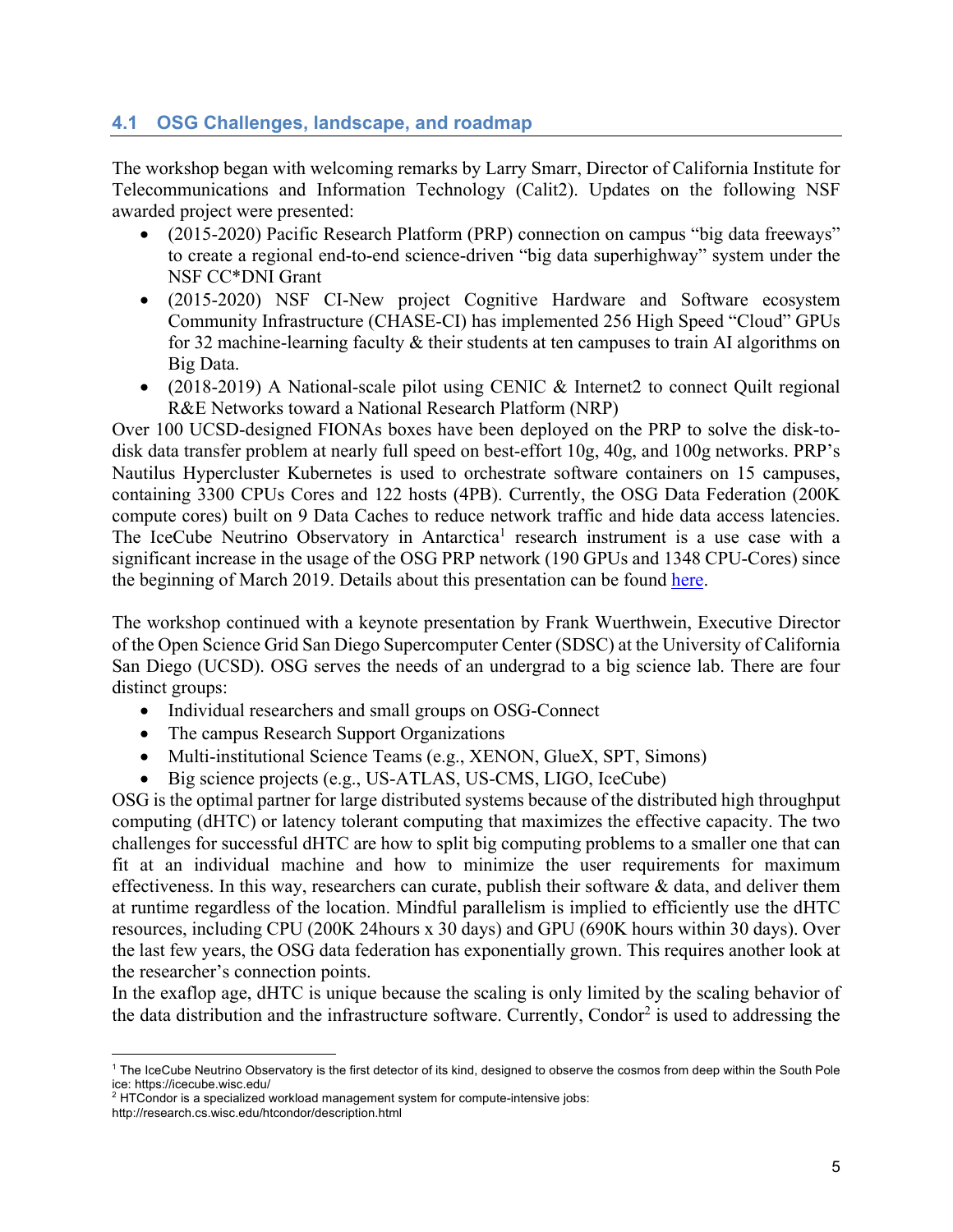science drivers that use OSG. OSG's goal is to grow effective capacity while growing the research community that can benefit from dHTC. For example, an exaflop hour will be scientifically useful and feasible.

OSG strategy for growing effective capacity is to minimize the effort it takes to integrate new resources with OSG. The new institutions that willing to join OSG should be able to integrate their resources simultaneously instead of requiring a complex software implementation (learn, operate, train) from their side. Currently, OSG is offering to operate services to the groups they serve in order to minimize the threshold to entry for everybody. A campus Research IT Organization should not have to learn anything "non-standard" in order to have their researchers benefit from OSG, or have their resources be available via OSG. A researcher should be able to have a single access point and decide how to proceed according to the importance of its project.

OSG federation applies distributed control by enabling the recourse owners to determine the policy if use (connect or disconnect anytime), the type of recourse to be used (RAM, core per node, etc.), and matchmaking (locally, queue centrally, etc.) the requirement for the submitted tasks. In this way, if one recourse gets disconnected, the submitted task is sent back and executed at another location. OSG operates overlay system(s) as services for all of science. This is why the nature of distributed Research and Educational Networks can provide support for OSG via some interface. A researcher can submit data to the OSG Data Federation, which will still reside on his local institutional storage and be used via the OSG caches. Currently OSG Data Federation consists of six data origins:

- Fermi National Accelerator Laboratory (FNAL): HEP experiments
- University of Chicago: OSG community
- California Institute of Technology (Caltech): Public LIGO Data
- University of Nebraska–Lincoln (UNL): Private LIGO Data
- San Diego Supercomputer Center (SDSC): Simons Foundation
- National Center for Supercomputing Applications (NCSA) at the University of Illinois: DES & NASA Earth Science

Nine Data Caches are connected, and three are planned for the near future (Amsterdam PoP, Houston, and Sunnyvale). Caches are essential when it comes to guaranteeing performance across the nation. Currently, multiple caches can function as one. It is important to hide access latencies, reduce unnecessary network traffic from data reuse, and protect the data origins from overloads. There are minimum OSG requirements in place addressing the data origins.

Deployment. The operation model consists of a stack of hardware, OS, network performance, Data Federation services, and science applications. Following the current Pacific Research Platform (PRP), which runs the Kubernetes K8S cluster for OSG, hardware owners operate hardware, OS install and join K8S for container orchestration. Therefore, Kubernetes is the most suitable solution for OSG scaling out simultaneously by using containers on orchestration platform. The idea of Quality of Service (QoS) is that the Data Federation service can flow between the caches and origins (finite number of connections), and for elastic scale-out into the cloud.

In summary, the OSG's objective is to advance Open Science through distributed High Throughput Computing. To achieve this goal, OSG needs to maximize the integrated capacity with minimal invasion of the campus infrastructure. OSG is a natural partner for networking projects because it is distributed as the Software Defined Networks, federated by necessity, and depends on wellfunctioning networks.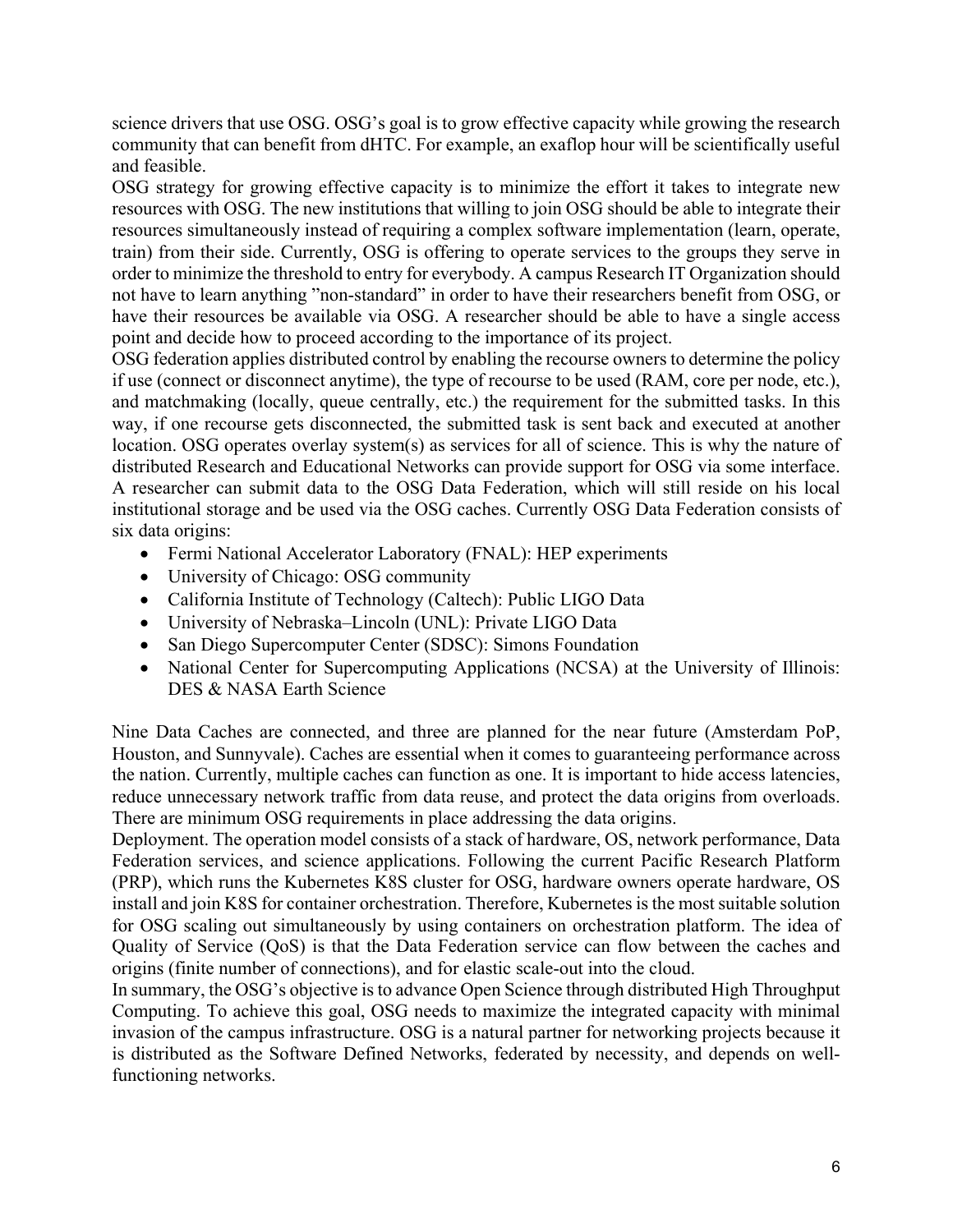## **4.2 NSF IRNC Software Defined Exchange (SDX) Panel**

The NSF IRNC SDX Panel introduced the scopes, goals, and accomplishments of three SDX projects: StarLight SDX, PacificWave SDX, and the AtlanticWave SDX.

#### **StarLight SDX**

StarLight SDX has over nine national and international key participants. Updates on several projects were introduced.

In response to the needs of advanced communication services and technologies, the International Center for Advanced Internet Research (iCAIR)<sup>3</sup> has been established to provide a focal point for leading-edge Internet research, innovation, and early deployment. The iCAIR project goal is to accelerate leading-edge innovation and enhance global communications through advanced internet technologies, in partnership with the global community. iCAIR undertakes basic research in the areas of networking technology, which inform IRNC SDX development, as transition from legacy networks, extremely large capacity, specialized network services, architecture and technologies for data-intensive science, high degrees of communication services customization, highly programmable networks and network programming languages, network virtualization, tenant networks, highly distributed signaling processes, network operations automation, etc.

The IRNC StarLight SDX initiative is designing, implementing, and operating new services for global data-intensive sciences, based on emerging next-generation architecture and technologies, including virtualization, orchestration, segmentation (slicing), software defined resources, programmability, and customization. This project is transitioning network exchanges to open innovation platforms with over 36 supported science applications. For example, the Large Hadron Collider Optical Private Network (LHCOPN)4 Tier1 Private Network connects over 15 international research communities ranging from 10Gbps, 20Gbps, 40Gbps, and 100Gbps. Six new science communities using the LHCOPN network: Belle II Experiment in particle physics, Pierre Auger Observatory (PAO) studying Ultra-High Energy Cosmos Rays, the PAO & LIGO, & Virgo collaboration on the Gravitational Wave origin, the NOvA experiment in neutrino physics, the XENON Dark Matter Project, and the DUNE/protoDUNE neutrino experiment. An example of High Energy Physics SDX Data Transfer Node (DTN) prototype service is the implementation of DTNs for the research community in Taiwan at the LHC network.

Additional support is provided for projects in Magnetic Fusion Energy<sup>5</sup> and the Argonne National Laboratory Advanced Photon Source<sup>6</sup>. Geoscience research, creating daily National Oceanic and Atmospheric Administration  $(NOAA)^7$  research weather predictions, is also supported by the StarLight SDX network along with Data Commons & Data Sharing initiatives from the University of Chicago<sup>8</sup>. Another ongoing collaborative initiative is with the Square Kilometer Array (SKA)<sup>9</sup> by providing infrastructure and data sharing services in the domain of astronomy. Currently, StarLight operates two SDX, GENI<sup>10</sup> SDX testbeds ( $\sim$ 25 network research testbed), and IRNC

https://ctds.uchicago.edu/datacommons

<sup>&</sup>lt;sup>3</sup> International Center for Advanced Internet Research (iCAIR): https://www.icair.org/about/index.html

<sup>4</sup> Large Hadron Collider Optical Private Network (LHCOPN): https://twiki.cern.ch/twiki/bin/view/LHCOPN/WebHome

<sup>5</sup> Fusion Energy Sciences (FES) program https://www.energy.gov/science/fes/fusion-energy-sciences

<sup>6</sup> Advanced Photon Source (APS) at Argonne National Laboratory: https://www.aps.anl.gov/

<sup>7</sup> -Wave is NOAA's Enterprise network: https://noc.nwave.noaa.gov/

<sup>&</sup>lt;sup>8</sup> Data commons provide an alternative by co-locating data, storage and computing resources:

<sup>&</sup>lt;sup>9</sup> The Square Kilometre Array (SKA) project is an international effort to build the world's largest radio telescope, with over a square kilometre (one million square metres) of collecting area: https://www.skatelescope.org/

 $10$  GENI is an open US infrastructure for at-scale networking and distributed systems research and education: https://www.geni.net/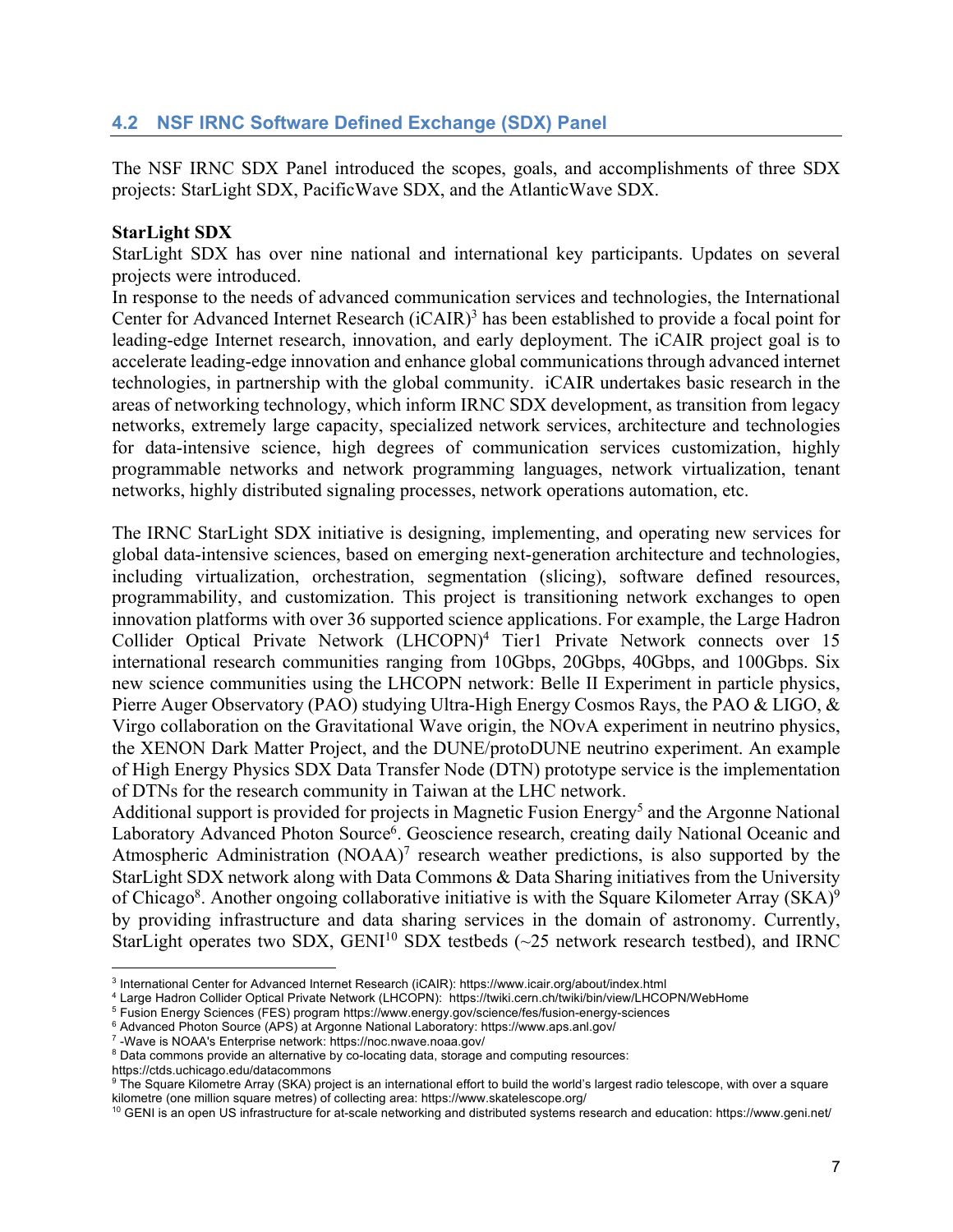SDX. An example of a supported testbed is the Global P4 Experiment Network (G-P4EN) project and the Cross-Pacific SDN Testbed in collaboration with Korea<sup>11</sup>. A large scale reconfigurable experimental instrument for computer science projects called Chameleon<sup>12</sup> is also supported. A new project for StarLight is the open storage network support for the Sloan Digital Sky Survey  $(SDSS)^{13}$  project, which shares data releases with global astronomical communities.

StarLight Supports DTN-as-a-Service and SCinet DTN on multiple Supercomputing conferences demonstrations. Other projects supported by Starlight are the Advanced Measurement Instrument and Services  $(AMIS)^{14}$  project, the OSiRIS<sup>15</sup> project (a pilot project funded by the NSF to evaluate a software-defined storage infrastructure for primary Michigan research universities), and the Pacific Research Platform (PRP). In summary, StarLight SDX success includes close partnerships with science communities, deep understanding of requirements, successful translations of requirements to advanced services, architecture, and technologies The accomplishments consist of novelty and innovation in transitioning network exchanges to open innovation platforms with new SDX and SD-WAN architecture, services and technologies for global data-intensive science collaborations.

#### **PacificWave SDX**

The Corporation for Education Network Initiatives in California (CENIC) operates the California Research and Education Network (CalREN)<sup>16</sup>. CENIC operates an optical backbone network that extends to regional and international partners and service 20M Californians along with the University of California Campuses, California State Universities & Community Colleges, Private Universities (e.g., Caltech, Stanford, USC), KA-12, libraries, scientific organizations, and labs. PacificWave<sup>17</sup> is a joint project of CENIC, the Corporation for Education Network Initiatives in California, and the Pacific Northwest Gigapop (PNWGP)It is operated in collaboration with the University of Southern California and the University of Washington. A distributed, fully open, peering and exchange fabric with access points on a 100g west-coast backbone that spans Seattle, San Francisco, Sunnyvale, and Los Angeles to nearly all Pacific Rim R&E networks and Internet2. PacificWave is a geographically distributed peering facility with Open Exchange Points supporting both commercial and R&E peers and is partially supported through NSF grants. Currently serves over 30 countries across the Pacific connecting to the Western USA and enables science-driven high-capacity data-centric projects, such as the Pacific Research Platform (PRP). PacificWave enables researchers to move data between collaborator sites, supercomputer centers, and campus Science DMZs without performance degradation.

The PacificWave SDX supports dynamic circuit and services provisioning (AutoGOLE/NSI<sup>18</sup> and MEICAN19), and further looking to implement SDN for End-to-End Networking Exascale

<sup>11</sup> Korea Institute of Science and Technology Information: http://www.kreonet2.net/

<sup>12</sup> Chameleon testbed: https://www.chameleoncloud.org/about/chameleon/

<sup>13</sup> Sloan Digital Sky Survey: https://www.sdss.org/

<sup>14</sup> AMIS: Software-Defined and Privacy-Preserving Network Measurement Instrument: https://meetings.internet2.edu/2016 technology-exchange/detail/10004470/

 $15$  OSiRIS is a pilot project funded by the NSF to evaluate a software-defined storage infrastructure: http://www.osris.org/ <sup>16</sup> CENIC's California Research and Education Network (CalREN) is a multi-tiered, advanced network-services fabric serving the

majority of research and education institutions: https://cenic.org/network/network-overview

<sup>&</sup>lt;sup>17</sup> Pacific Wave is a wide-area advanced networking facility: http://pacificwave.net/

<sup>&</sup>lt;sup>18</sup> CENIC and Pacific Northwest Gigapop (PNWGP) deployed Pacific Wave, a geographically distributed peering facility in 2004: https://cenic.org/blog/item/pacific-wave-and-cenic

<sup>&</sup>lt;sup>19</sup> Management Environment of Inter-domain Circuits for Advanced Networks is a web application for the management of Dynamic Circuit Networks (DCNs): https://github.com/ufrgs-hyman/meican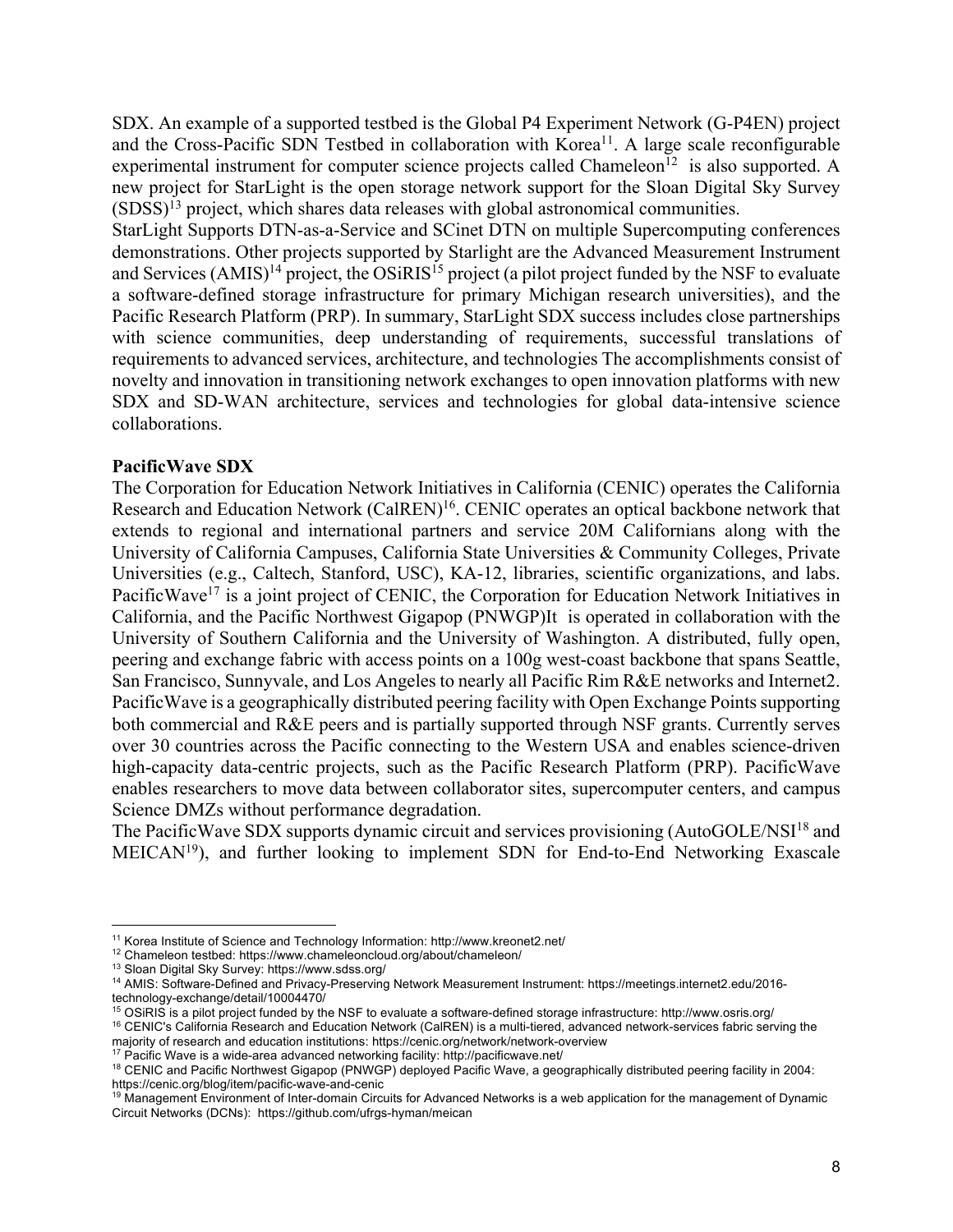(SENSE)<sup>20</sup>, Big Data Express<sup>21</sup>, Network Function Virtualizations (NFV), Virtual Customer Premises Equipment (vCPE)<sup>22</sup>, Infrastructure-as-a-service (IaaS), and containers from cloud providers, infrastructure and DTNs. Future collaborations also include federated access to SDX attached recourses as Inter-domain and inter cluster (CPU/GPU/TPU & Field Programmable Gate Arrays (FPGAs)<sup>23</sup> resources, storage, caching of data for high-energy physics and genomics, etc.). The PacificWave expansion, supported by NSF, enabled new instantiations and upgrades for existing connections to 100Gbps, SDN/SDX testbed deployment instrumentation measurement, monitoring, and analysis (perfSONAR and MaDDash), and collaboration with other IRNC awardees on SDX development. Current PacificWave SDX infrastructure implementation includes SDX middleware OpenFlow controllers (ONOS, Ryu), network testbed (NSI/OpenNSA), SDX OpenFlow switches at L2 (Seattle, Sunnyvale, Los Angeles), and other recourses as DTNs and PerfSONAR nodes.

Other initiatives between PRP and Network Startup Resource Center (NSRC) consists of organizing four workshops (90 participants from 60 organizations) to help network engineers to better understand and help researchers in their needs.

The goal of PRP is to support multi-institutional research groups working on large projects. Some of the science domains include particle physics (Compact Muon Solenoid -CMS experiment), biomedical genomics (San Diego Supercomputer Center -SDSC), earthquake engineering, telescope survey (Intermediate Palomar Transient Factory), visualization, virtual reality, and collaboration.

#### **AtlanticWave SDX**

The motivation behind the AtlanticWave SDX is to support the infrastructure for the science instruments.

Science instruments in South America are increasing in number (e.g., Atacama Large Millimeter Array (ALMA)<sup>24</sup>, Dark Energy Camera (DECam)<sup>25</sup>, Large Synoptic Survey Telescope (LSST)<sup>26</sup> with first light in 2022, Giant Magellan Telescope (GMT)<sup>27</sup> with first light 2024). For example, the Center for Scientific Computing in Sao Paulo/Brazil<sup>28</sup> process and analyze LHC Data, Open Science Grid (OSG) data, and data from other international instruments.

Currently, there is an increased data flows between the USA and Brazil research teams (Fermilab and Europe). For example, the received  $\sim 2,614$  TB data flows from U.S. sources in 2017 and transmitted  $\sim$ 792 TB flows to U.S. destinations. There is a paradigm shift in south-north network traffic. The AmLight ExP project, sponsored by NSF, is addressing this demand by increasing AmLight network resilience and capacity. Additional links will be activated via the Pacific and the Atlantic Ocean for resiliency in case of natural disasters. Currently, there six links between the Boca Raton/USA and Fortaleza/Sao Paulo will be activated (four managed by RNP and two

<sup>20</sup> SDN for End-to-End Networking at Exascale (SENSE): https://www.es.net/assets/pubs\_presos/SENSE-Thomas-20160217-on-Web.pdf

<sup>&</sup>lt;sup>21</sup> BigData Express aims to provide schedulable, predictable, and high-performance data transfer service for DOE large-scale science computing facilities (LCF, NERSC, US-LHC computing facilities, etc.) and collaborators: https://bigdataexpress.fnal.gov/ <sup>22</sup> https://www.vmware.com/content/dam/digitalmarketing/vmware/en/pdf/solutions/vmware-vcpe-on-vmware-vcloud-nfvbrochure.pdf

 $23$  Field Programmable Gate Arrays (FPGAs) are semiconductor devices that are based around a matrix of configurable logic blocks (CLBs) connected via programmable interconnects: https://www.xilinx.com/products/silicon-devices/fpga/what-is-an-fpga.html

<sup>&</sup>lt;sup>24</sup> Atacama Large Millimeter/submillimeter Array (ALMA) telescope: https://www.almaobservatory.org/en/home/

<sup>25</sup> Dark Energy Camera (DECam): http://www.ctio.noao.edu/noao/node/1033

<sup>26</sup> Large Synoptic Survey Telescope (LSST): https://www.lsst.org/

<sup>27</sup> Giant Magellan Telescope (GMTO): https://www.gmto.org/

<sup>&</sup>lt;sup>28</sup> São Paulo Research and Analysis Center (SPRACE): https://sprace.org.br/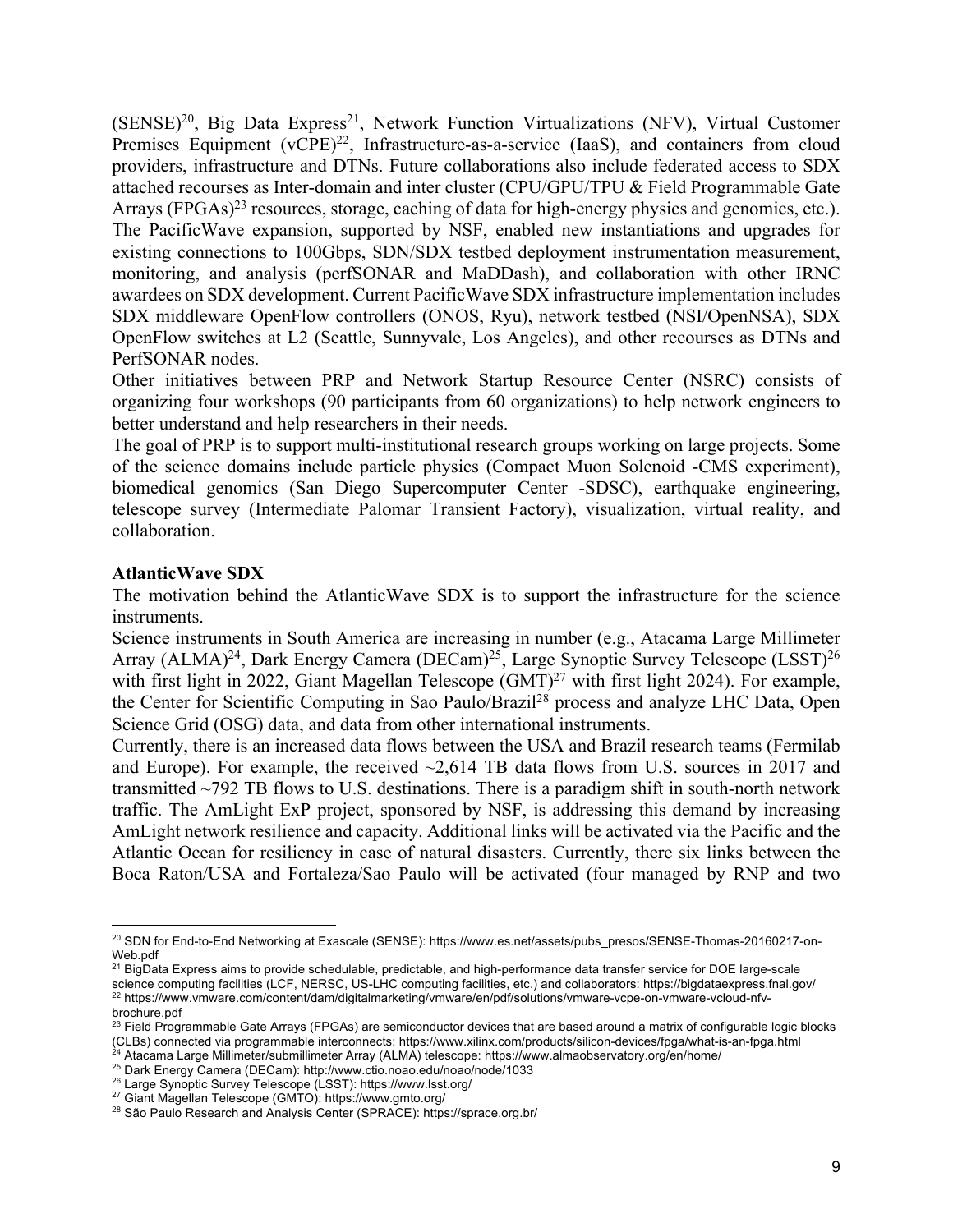managed by FIU/ANSP/LSST). It will have a bandwidth capacity of 630Gbps. AMPATH29 IXP is becoming a distributed exchange point by adding a PoP in Boca Raton, FL.

The goals of the AtlanticWave-SDX NSF project are to enable domain scientists to reserve network resources through a multi-domain SDX by simplifying the interface for domain scientists to request network resources and enabling science applications to react to network conditions in a more efficiently. Building a distributed SDX between the U.S. and S. America will support the dramatic increase in south-north science flows and will integrate the SDN infrastructures at AMPATH, SoX, SouthernLight, and AndesLight open exchange points. Partners and collaborators for the AtlanticWave SDX projects are Florida International University (FIU), University of Southern California Information Sciences Institute (USC-ISI), Georgia Institute of Technology (GT), Renaissance Computing Institute at UNC (RENCI), Academic Network of Sao Paulo (ANSP) 30, Association of Universities for Research in Astronomy (AURA), Rede Nacional de Ensino e Pesquisa (RNP, Brazil) 31, Red Universitaria Nacional (REUNA, Chile), Florida LambdaRail, and Internet2.

AtlanticWave SDX architecture consists of multiple layers: local controller (orchestrating the local network), AW-SDX Controller (Controls SoX, AMPATH, SouthernLight, and AndesLight), and Users (network operators and domain scientists) & science applications. AtlanticWave SDX strategy is to make the network as usable to the research community by enabling the users to request end-to-end science network services from the AW-SDX controller and consume end-toend services composed by the AW-SDX controller.

AtlanticWave SDX characteristics are:

- AW-SDX provides a meet-me point where independent network administrative domains can interconnect to exchange compute, storage and network resources
- AW-SDX is designed as a multi-domain SDN framework, designed to provide end-to-end services
- AW-SDX provides a REST API to upper layers of the protocol stack
- AW-SDX automates the provisioning of dedicated end-to-end circuits by enabling the deployment of network policies between two or more SDN islands
- AW-SDX is designed to support intent-based networking; i.e., an application expresses a goal, then the SDN controller determines how to implement it
- AW-SDX is designed to support multiple southbound interfaces by which to communicate with local SDN controllers. For example, OpenFlow, P4, and NetConf
- AW-SDX exposes network services that domain scientists and science applications can consume through the application interface

## **4.3 OSG-SDX Integration architecture panel**

The OSG-SDX Integration panel included presentations on architecture, components, interfaces, and other relevant information to reveal what resources are available (or not) for potential integration.

## **OSG Layers and Components**

<sup>&</sup>lt;sup>29</sup> International Academic Exchange Point at CIARA/FIU Miami: https://ampath.net/

<sup>30</sup> Academic Network of Sao Paulo Brazil: http://www.ansp.br/index.php/us/

<sup>31</sup> Research and Educational Network (RNP Brazil): https://www.rnp.br/en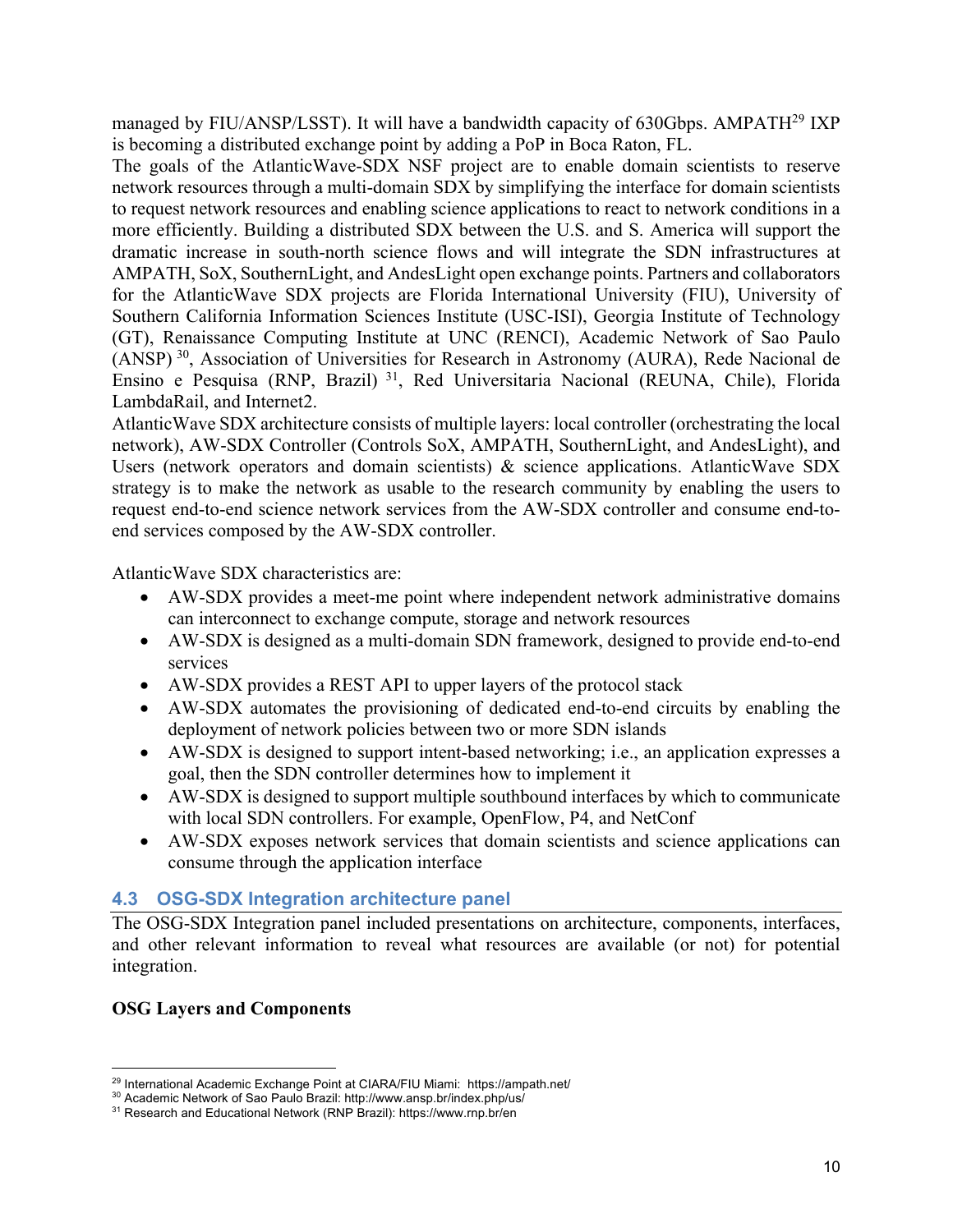OSG provides cyberinfrastructure (sites with compute, storage, and network recourses) and tools to Virtual Organization or VO (scientist) to collaborate by using shared cyberinfrastructure efficiently and easily.

#### *Share resources, data, and software distribution using OSG*

To convert users' scientific workflow request to OSG small executable tasks on shared resources, OSG is using High Throughput Computing (HTCondor), which understand Grid Security Infrastructure (GSI), sits at a site border and can interact with the local batch system( HTCondor, PBS, Slurm). A containerized version also exists for which a public IP and one open port are required. The access software is comprised of CernVM File System (CVMFL)<sup>32</sup> and Squid caching proxy ( HTTP, HTTPS, FTP, and more)<sup>33</sup>. The shared access data OSG Solution is XCache/Stashcache34, previously known as the XRootD proxy cache. XCache provides a caching service for data federations that serve one or more Vos. XrootD Based caching technology that also works together with CVMFS to provide data in Portable Operating System Interface (POSIX) using data locality. To accommodate the reusability of data by the scientific application, caching technology is designed on top of XrootD protocol and can use Squid proxies (many small files) or XCache (files >2GB and high throughput). The data still needs its source (origins). OSG uses XCache to distribute the data on demand based on locality after it is pulled by the cache from the source. The Xcache origin needs a public IP, 10Gbps NIC, and access to the storage. *Run science workflows on the OSG*

HTCondor submit host is necessary for big collaborations as CMS, LIGO, IceCube, etc. For a single scientist, OSG Connect service is providing resources (CPU, memory, disk), immediate use, and a resource management system GlideinVMS which ties all sites together and creates an ondemand virtual heterogenous HTCondor pool.

#### **Kubernetes Layers and Components**

PRP CHASE-CI Nautilus Cluster<sup>35</sup> is a HyperCluster which is running Kubernetes container orchestration for Big Data applications. It consists of CILogon Federated Authentication<sup>36</sup> hook to provide access to resource scheduling (GPU, FPGA, TPU) and Cloud-Native storage (Rook, Ceph, EdgeFS). PerfSONAR, MaDDash, TCP Info<sup>37</sup>, ClusterWide, and Nagio<sup>38</sup> are used for network monitoring along with Prometheus and Grafana dashboards for visualization. Recently, ElastiFlow39 EKS flow analysis dashboards are implemented. sFlow is considered for the near future.

The core to properly deploy Kubernetes is via multiple High-Availability (HA) Kubernetes masters, which gives a sense of control and ownership. The authentication via CILogon enable Federated Identity, allows Kubernetes to create a refresh token, and apply dynamic namespace which allows OSG to decide what gets to rune where. Geo-distributed storage pools are achieved by using Rook operator architecture for EdgeFS. Rook enables EdgeFS storage systems, which resolves multiple commits over multiple nodes simultaneously and run on Kubernetes using

https://wiki.geant.org/display/public/EK/LinuxTcpInfo

 $32$  The CernVM File System provides a scalable, reliable and low-maintenance software distribution service: https://cernvm.cern.ch/portal/filesystem

 $33$  Squid is a caching proxy for the Web supporting HTTP, HTTPS, FTP, and more: http://www.squid-cache.org/

<sup>34</sup> XRootD is a highly-configurable data server used by sites in the OSG to support VO-specific storage needs: https://opensciencegrid.org/docs/data/xrootd/overview/

<sup>&</sup>lt;sup>35</sup> Nautilus is a HyperCluster for running containerized Big Data Applications: http://pacificresearchplatform.org/nautilus/

<sup>36</sup> CILogon is an Integrated Identity and Access Management Platform for Science: https://www.cilogon.org/

<sup>&</sup>lt;sup>37</sup> A mechanism in the Linux kernel for accessing information about a TCP socket:

<sup>38</sup> Nagio is IT Infrastructure Monitoring tool: https://www.nagios.org/

<sup>&</sup>lt;sup>39</sup> Network flow Monitoring (Netflow, sFlow and IPFIX) with the Elastic Stack: https://github.com/robcowart/elastiflow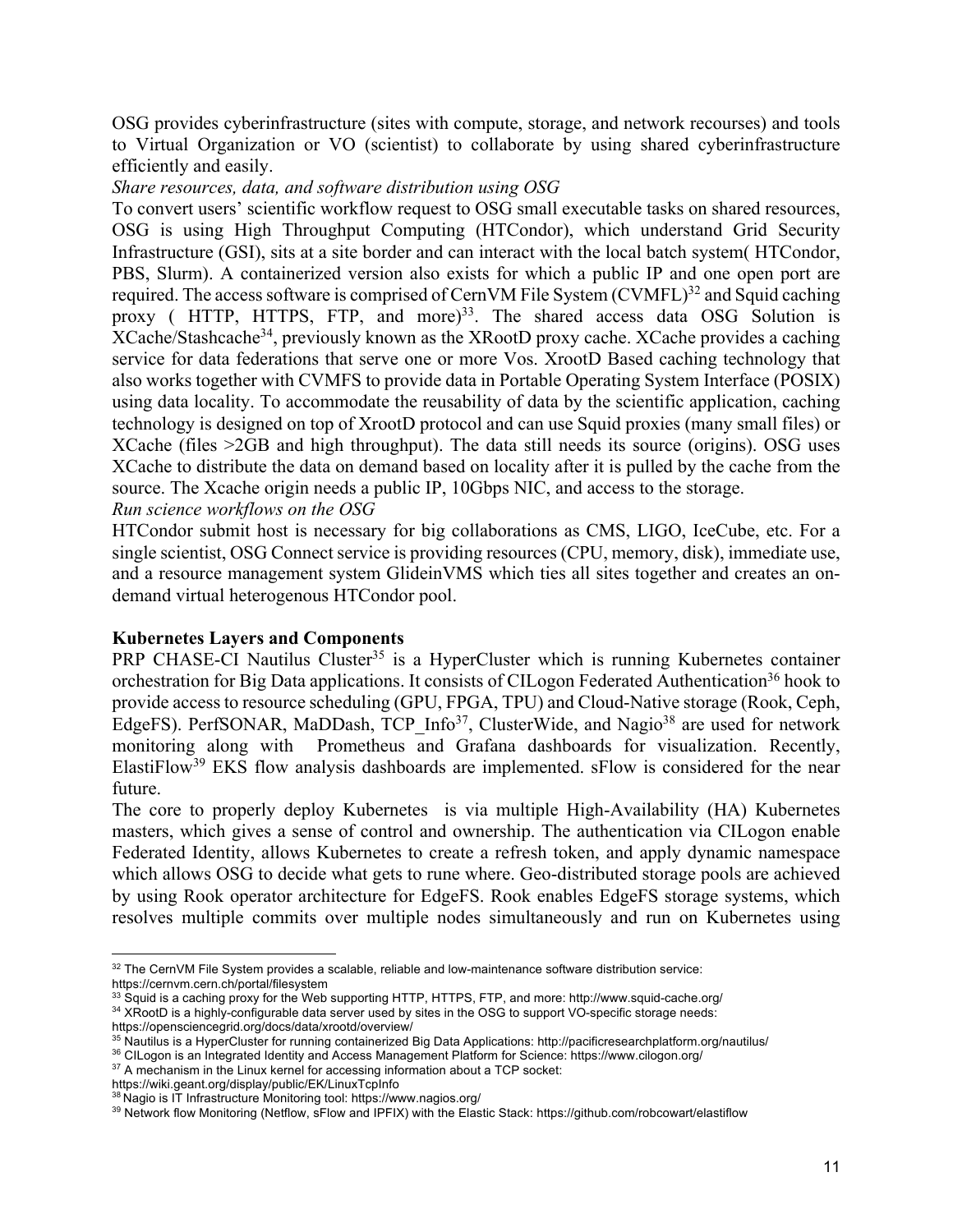Kubernetes primitives. This allows low latency nodes to be tied together with high-performance local pools, remote cache, and meta-data pools. The EdgeFS ISGW (Inter-Segment GateWay) is allowing the generation of storage pools across clouds (e.g., metadata caches can be on Amazon, google cloud service on the bulk of the data, on-premise or off-premise pools in data centers, or distribute on PRP network). A sample hardware box configuration used for scheduling GPUs using Kubernetes consists of 24 CPU Cores, 32,000 GPU cores, 96 GB RAM, 2TB SSD, Dual 10Gbps ports (AMD and NVIDIA). Additional FIONA<sup>40</sup> boxes and Xilinx FPGA<sup>41</sup> are connected too. In order to run different requests on different cloud providers (Amazon, Google, CENIC, I2, GPN, Nysernet, LEARN, and Nautilus), the SDN concept can be applied. Stitching all networks (PRP, I2/The Quilt) together with Kubernetes can be done in multiple ways. Kubernetes v2 includes the Federation, which is consisting of two types of information, type and cluster configuration. Propagation, which is referring to mechanisms that distribute resources (template, placement, and override types) depending on the configuration, provides a concise representation of a resource, intended to appear in multiple clusters. They encode the minimum information required for propagation and are well-suited to serve as the glue between any given propagation mechanism and higher-order behaviors like policy-based placement and dynamic scheduling. These fundamental concepts provide building blocks that can be used by higher-level APIs (status, policy, and scheduling).

Project Calico<sup>42</sup> is an SDN overlay project currently used in the Nautilus cluster and recently added new hooks for external IP addresses and BGP wide-area servers. Cilium Multi-cluster service routing<sup>43</sup> is ope-source software for transparently providing and securing the network and API connectivity between application services deployed using Linux container management platforms like Kubernetes, Docker, and Mesos. Cilium is working with GridFTP, and MaDDash is hardwiring clusters and allows failover clusters, authentication, encryption. Graphana<sup>44</sup> dashboards are populated dynamically from Prometheus<sup>45</sup> service directly form Kubernetes. Next, perfSONAR deploys automatically as new nodes are joined to the cluster, MaDDash is configured automatically, and mesh config is handled by a golang<sup>46</sup> web-service. Nautilus hosts GitLab CI inside the cluster for automated deploying services easier, continuously update code, roll back/forward, and versioning. Future plans include a new Traceroute node-graph visualization tool to pull data from the last esmond result<sup>47</sup>. Currently, Nagios is used along with ElastiFlow sFlow for visualization. The latest Nautilus development includes Admiralty Multicluster scheduling<sup>48</sup> for Kubernetes, federation cluster to cluster using hooks to flow jobs in-between them. Multicluster-controller is a Go library for building Kubernetes controllers that need to watch resources in multiple clusters.

Kubernetes is the easy way for OSG to onboard SDX as this approach was already used over to deploy OSG over the Nautilus cluster.

https://docs.perfsonar.net/esmond\_api\_rest.html

<sup>&</sup>lt;sup>40</sup> A low-cost, flash memory-based data server appliance to act as a Big Data hub:

http://www.calit2.net/newsroom/release.php?id=2342

<sup>41</sup> FPGA-as-a-Service related project repositories: https://github.com/Xilinx/FPGA\_as\_a\_Service

<sup>42</sup> Free and open source, Project Calico is designed to simplify, scale, and secure cloud networks: https://www.projectcalico.org/

<sup>43</sup> API-aware Networking and Security: https://cilium.io/blog/2019/02/12/cilium-14/

<sup>44</sup> An open platform for analytics and monitoring: https://grafana.com/

<sup>45</sup> Prometheus is open-source monitoring solution: https://prometheus.io/docs/visualization/grafana/

<sup>46</sup> Go is an open source programming language: https://golang.org/

<sup>&</sup>lt;sup>47</sup> perfSONAR is a collection of software for performing and sharing end-to-end network measurements:

 $48$  Admirality is a Multicluster-Controller, a library for building hybrid and multi-cloud Kubernetes operators: https://admiralty.io/blog/introducing-multicluster-controller/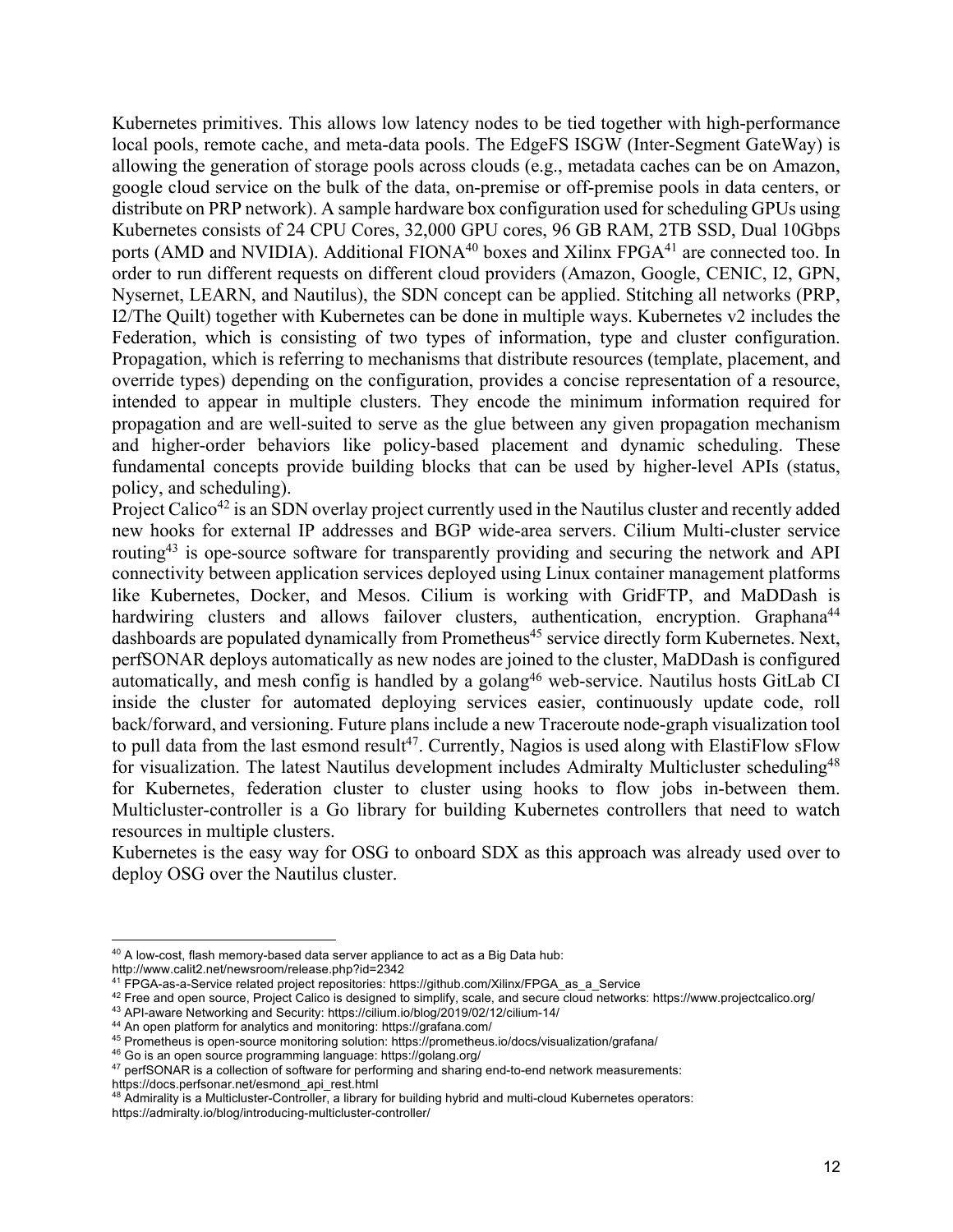#### **AtlanticWave-SDX Layers and Components**

AtlanticWave-SDX has three pillars: Software (architecture, implementation, and API), CI/CD, Testbed & experiments. Underneath the software needs to control the infrastructure via a networking mechanism to connect all pieces and provide an end-to-end solution. Five options addressing a multi-domain network environment.

Option 1: Control plane control using protocols like BGP, GMPLS.

Option 2: Using the NSI protocol.

Option 3: Using a hierarchical SDX controller. AtlanticWave-SDX infrastructure includes a multidomain (SDN) network environment and DTN nodes at the edges. A distributed SDX consists of SDX controller and local controllers, and advance reservation. APIs can abstract operators and domain scientists. To apply such a network mechanism, AtlanticWave-SDX software can create a network slice using VLAN, P2P & P2MP circuits for provisioning and policies (emulated L1, L2, L3) for ingress and egress. The implementation could be done using Corsa switches, topology configuration files, SDX controller, and local controllers with open architecture. Currently, the AtlanticWave-SDX workflow includes BootStrapping (SDX operator, configuration manifest), participation policy APIs (participant1, participant 2, ... participant n), policy breakdown at the central controller, and OpenFlow rules. AtlanticWave-SDX can extend the infrastructure to accommodate a transit service provider as OSG by implementing a network plumbing mechanism (L2, L3, reservation base, or best-effort) for networking and cluster domains. A possible option to extend the architecture is to customize the functions of the SDX central and local controller. To have an end-to-end system, coordination between an Access control policy implementation and an IP address is needed.

Option 4: When multiple clusters are connected to form a single Kubernetes with a WAN inbetween, AtlanticWave SDX Core Network Insert (CNI) Plugin in-between the Kubernetes clusters can be used in the form of inter-cluster services.

Option 5: Controller of controllers or just an ansible-playbook. The APIs from SDX and  $k8s/Calico<sup>49</sup>$  are comprehensive. The orchestrator will need a complex resource reservation model, and the configuration automation playbook will have a query-based reservation workflow. The goal is to automate the end-to-end system as much as possible.

Continuous Integration & Continuous Delivery (CI/CD) can address a constant development of the software by using an open-source automation server as Jenkings<sup>50</sup> and hosting for software development as GitHub<sup>51</sup>.

AtlanticWave-SDX testbed environment is deployed on the Breakable Experimental Network  $(BEN)^{52}$  infrastructure at RENCI<sup>53</sup>. The testbed consist of experimental dark fiber facility, supports experimentation in metro-scale, four PoPs across Research Triangle Park in North Carolina, and several segments of dark fiber. The system requires an initial switch state to have created a Create Virtual Forwarding Contexts (VFC) (Virtual OpenFlow Switches), tunnels from virtual (logical) ports to the physical ports, and a set OpenFlow Controller (Local Controller). The AtlanticWave-SDX software is running in a docker container, and initiate start components, listen for Local Controller (LC) and User Interface (UI) connections.

https://wiki.jenkins.io/display/JENKINS/Home

<sup>49</sup> Calico enables networking and network policy in Kubernetes clusters across the cloud: https://docs.projectcalico.org/v2.0/gettingstarted/kubernetes/

 $50$  Jenkins is a cross-platform for continuous integration and continuous delivery application:

<sup>&</sup>lt;sup>51</sup> GitHub provides hosting for software development version control using Git: https://github.com/

<sup>52</sup> BEN: Breakable Experimental Network: https://ben.renci.org/index.php?option=com\_content&view=frontpage

<sup>53</sup> Renaissance Computing Institute (RENCI): https://renci.org/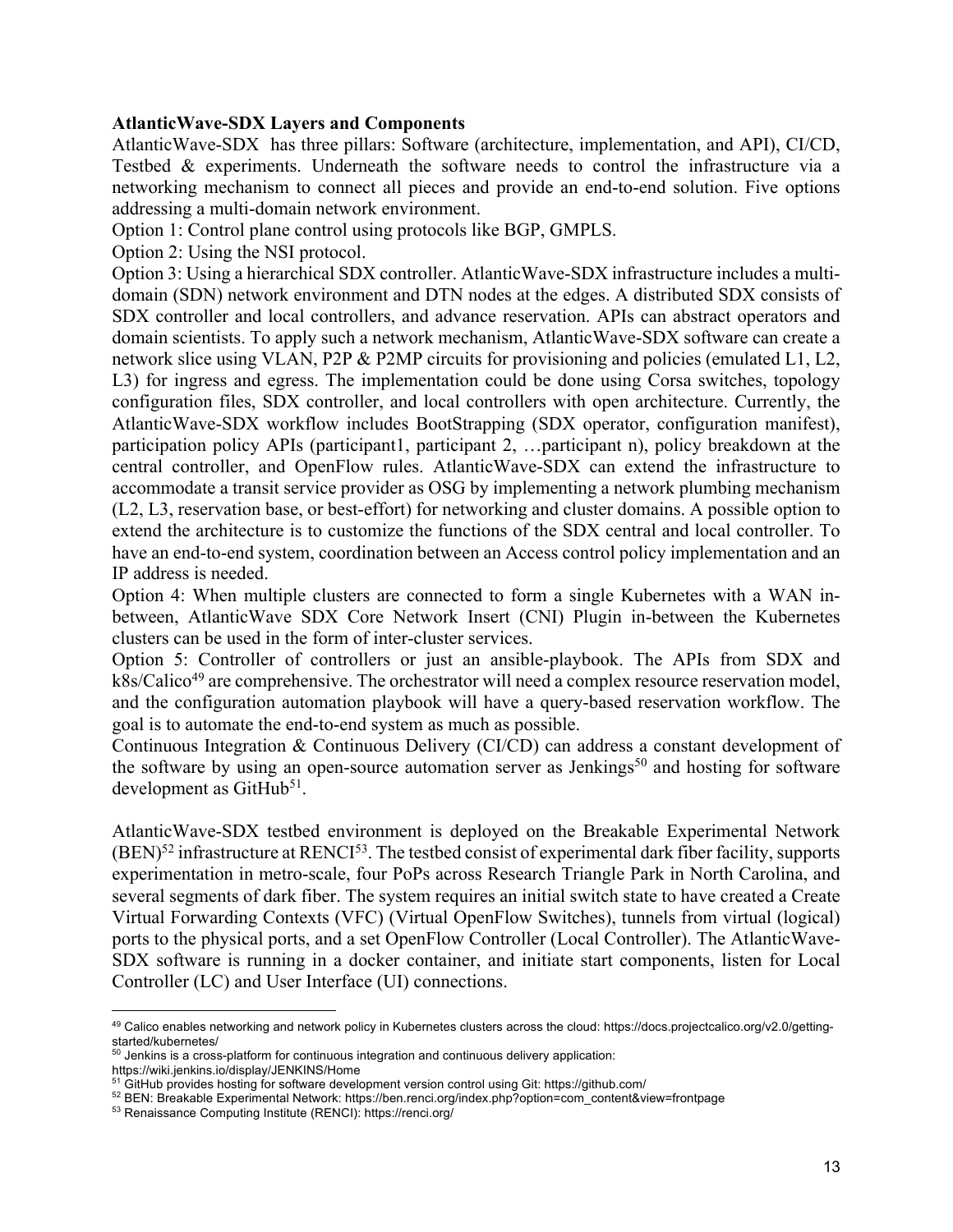The bootstrapping process set up the management process on the data plane, which includes clearing out existing rules, install management VLAN forwarding rules and set up an in-band management path for controllers. Ones the bootstrap process starts, LC clear the flows and pushes the initial learning flows for the control plane to the VFC, then negotiation between the LC and AtlanticWave-SDX controller starts. Scientists and network operators can reserve resources between two endpoints, servers, or DTNs via UI. AtlanticWave-SDX and LC controllers are aware of the topology by using a manifest file.

Another way of using the testbed is to create L2Tunnel<sup>54</sup> (P2P) connection with REST API and perfSONAR iperf3 tests for measurements.

#### **StarLight-SDX Layers and Components**

The selected SDX architectural attributes include control & network recourse APIs, Multi-domain integrated path controllers (with federation), controller signaling (including edge signaling), SDN/OF multi-layer traffic exchange services, multi-domain resource advertisement/discovery, topology exchange services, multiple highly customized services at all layers, granulated resource access (policy-based), foundation resource programmability, various types of gateways to open network environment, integration of OF & non-OF paths, and programmability for large scale large capacity streams.

The components available at StarLight are the network infrastructure of Internet2, Management Environment for Inter domain Circuits in Advanced Networks (MEICAN)<sup>55</sup> as an Orchestrator interdomain controller using NSI at L2 and L3, and an international SDN testbed. The starlight inter-domain SDN topology includes connections to PacificWave and Australia REN- AARNet<sup>56</sup>. The SDN-IP testbed with L3 SDX primarily operates from Asia by Taiwan Academic Network (TANet)<sup>57</sup> and National Applied Research Laboratories (NARLabs)<sup>58</sup> using ONOS<sup>59</sup> and OpenFlow. ExoGENI<sup>60</sup> testbed is another recourse available at StarLight with Open Resource Control Architecture (ORCA)<sup>61</sup> control framework as an orchestrator. StarLight also supports a distributed cloud InstaGENI for large-scale distributed research projects (34 sites). InstaGENI is a lightweight cluster with software-defined networking, Hardware-as-a-Service and Containers-as-a-Service, remote monitoring and management, and high-performance inter-site networking <sup>62</sup> with initial OpenFlow implementation and later transitioned to a virtual topology service. StarLight is accommodating varieties of frameworks and protocols corresponding to the project's requirements as GENI AM, ExoGENI, OpenFlow, NSI, ofNSI, and Open Science Data Cloud  $\rm (OSDC)^{63}$ . Starlight also participates in the ICAIR Global P4 experiment network (G-P4EN) project and Chameleon Cloud core network<sup>64</sup>.

<sup>54</sup> Layer Two Tunneling Protocol (L2TP): https://tools.ietf.org/html/rfc2661

<sup>55</sup> Management Environment of Inter-Domain Circuits for Advanced Networks (MEICAN) developed by RNP Brazil: http://www.inf.ufrgs.br/~jwickboldt/?p=452

<sup>56</sup> Australia Research and Educational Network: https://www.aarnet.edu.au/

<sup>57</sup>TaiWan Advanced Research and Education Network (TWAREN): http://www.twaren.net/english/

<sup>58</sup> National Applied Research Laboratory: https://www.narlabs.org.tw/en

<sup>59</sup> ONOS is SDN controller platform: https://onosproject.org/

<sup>60</sup> ExoGENI is a GENI testbed: http://www.exogeni.net/

<sup>&</sup>lt;sup>61</sup> ORCA is an laaS software for managing meta-clouds. It is deployed in production on ExoGENI world-wide testbed https://github.com/RENCI-NRIG/orca5

ntpemgintested.................................<br><sup>62</sup> Nicholas Bastin, Andy Bavier, Jessica Blaine, Jim Chen, Narayan Krishnan, Joe Mambretti, Rick McGeer, Rob Ricci, and Nicki Watts. 2014. The InstaGENI initiative. Comput. Netw. 61, C (March 2014), 24-38. DOI=http://dx.doi.org/10.1016/j.bjp.2013.12.034  $63$  Open Science Data Cloud provides the scientific community with resources for storing, sharing, and analyzing terabyte and petabyte-scale scientific datasets: https://www.opensciencedatacloud.org/

 $64$  A configurable experimental environment for large-scale cloud research: https://www.chameleoncloud.org/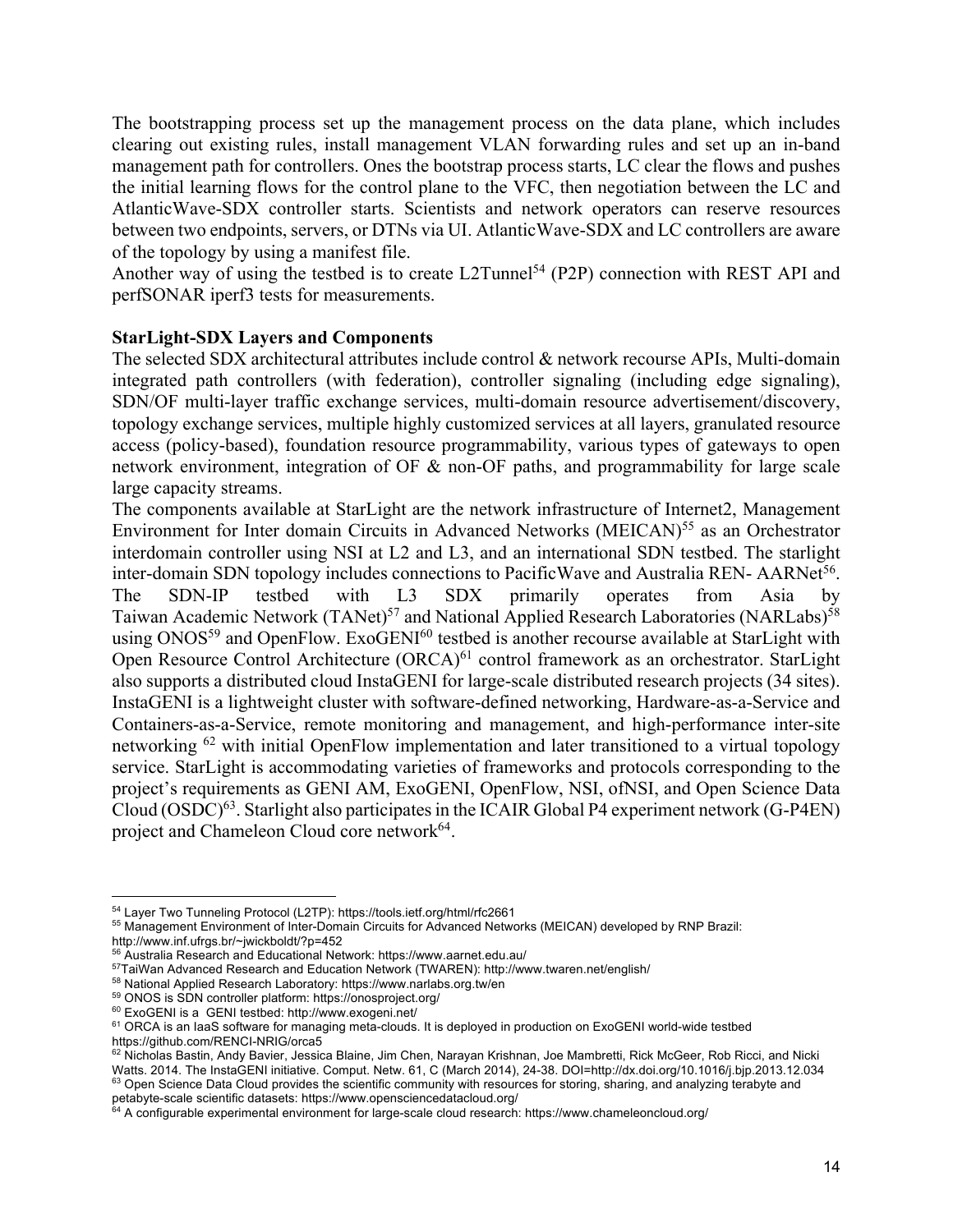The DTNs are a core resource to be used for the integration of the OSG in the SDX environment. As part of SCinet<sup>65</sup>, StarLight participated in the development of a DTN ecosystem. Plans for demonstration at the Supercomputing conference 2019 includes six sides (USA, Australia, South Korea, Japan, and Singapore) and multiple DTNs deployed around the world. Starlight also has implemented the MREN research platform and Kubernetes cluster with PRP/TNRP.

Future initiatives include a new NSF Open Storage Network (ONS)<sup>66</sup> project, which will provide 1-2 Petabyte storage in the network.

#### **PacificWave-SDX Layers and Component**

Pacific Wave SDX stack includes SDX switches (L2), SDX middleware (OpenFlow, ONOS and Ryu Controllers), network testbeds (NSA/OpenNSA), testbed resources, science drivers' applications, and other resources as DTNs, perSONAR nodes, etc. There are three Pacific Wave exchange Switches collocated with three enhanced SDXchange switches at Seattle, Sunnyvale, and Los Angeles connected with 100G links. From those points, Pacific Wave SDX connects to GENI Mesoscale, ESnet, Internet2, and other participants. Traditional legacy peering between all Pacific Wave participants can remain on the Pacific Wave exchange switches. SDX services can be accessed via direct connection to the enhanced SDXchange switches or via the Pacific Wave exchange switches. A mixed connection can also take place between the participants.

Pacific Wave SDX/SDN testbed is migrating the bare-metal DTNs to containers with Kubernetes cluster and HA master nodes, federated access for the Nautilus cluster to the PRP recourses, additional GPU/TPU/FPGA resources at the exchange points, SENSE DTN-RM implementation, Big Data Express with mtdmFT $P^{67}$ , etc.

Pacific Wave infrastructure-attached resources consist of 100G-connected DTNs / Kubernetes K8s Storage Nodes, 100G-connected perSONAR nodes, 10G-connected perSONAR nodes, 10Gconnected dynamic perSONAR nodes / Kubernetes K8s master nodes, and 10G-connected x86 Hypervisor VM servers at each of the three locations.

Automated GLIF Open Lightpath Exchange (AutoGOLE)<sup>68</sup> fabric delivers dynamic network services among GOLEs and participating networks, and it is based on NSI connection service v2.0. The architectural standard is developed by the Open Grid Forum  $(OGF)^{69}$ . It consists of a redundant aggregator backbone with a leaf ultimate provider agent (uPA) per network and 29 Network Service Agents (6 Aggregators, 23 uPA) advertising 30 networks. The autoGOLE uses Document Distribution Service (DDS) for NSA discovery<sup>70</sup>  $\&$  document propagation between aggregators, monitoring/ troubleshooting & provisioning tools, Dashboard, MEICAN as an orchestrator, DDS Portal, etc. AutoGOLE has an advanced capability to enable experiments with new pathfinding and signaling algorithms and additional network modeling for optimizations. Pacific Wave has instantiated an autoGOLE (production L2 switch) with NSI uPAs (OpenNSA) to include SENSE network resource manager (RM) for interoperability. SENSE has already been instantiated at the Sunnyvale site and is planned for Los Angeles and Seattle sites.

<sup>66</sup> Open Storage Network (OSN): https://www.openstoragenetwork.org/

<sup>65</sup> SCinet: https://scinet.supercomputing.org/workshop/sites/default/files/SC18-ARCH-XNET-NRE-Workshop-Presentation\_0.pdf

<sup>&</sup>lt;sup>67</sup> The Multicore-Aware Data Transfer Middleware (MDTM) Project: https://mdtm.fnal.gov/

<sup>68</sup> AutoGOLE fabric delivers dynamic layer 2 network services between Open Exchanges and networks, designed as a multi-domain system: https://github.com/jeroenh/AutoGOLE-Topologies

<sup>&</sup>lt;sup>69</sup> Open Grid Forum (OGF) https://www.ogf.org/documents/GFD.212.pdf

<sup>70</sup> NSI Document Distribution Service: https://github.com/BandwidthOnDemand/nsi-dds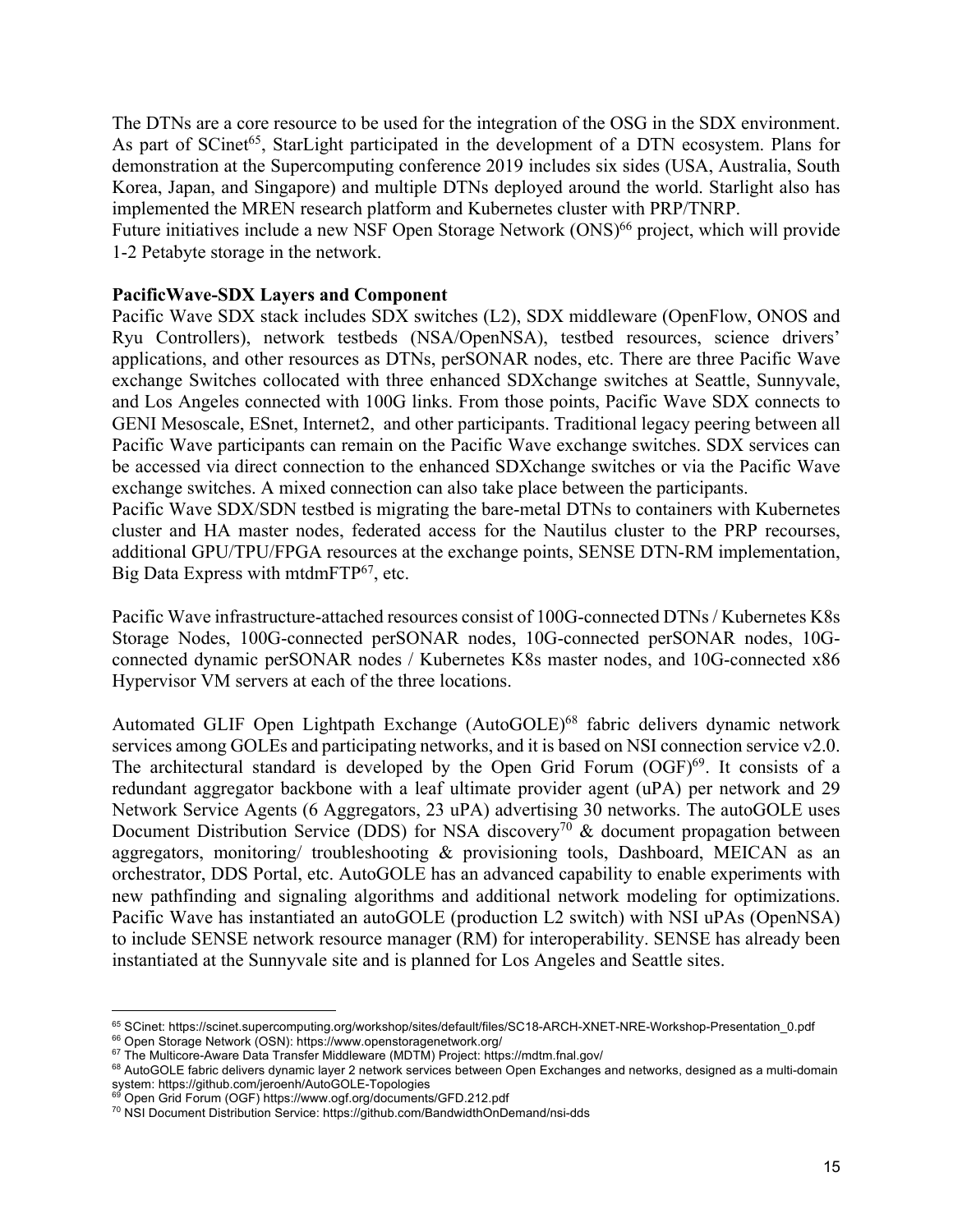Pacific Wave dynamic circuit services (AutoGOLE / NSI) are currently available to participants traversing each of the Seattle, Sunnyvale, Los Angeles, and Tokyo GOLEs. Current OpenNSA capability can only manage a single backend device, and each of the locations has its own OpenNSA domain. Future Pacific Wave plans include consolidation under one domain and a single interface for the research community. The control plane includes peering with (NSI Aggregators) ESnet, NetherLight, StarLight, and SINET. The data plane includes peering with ESnet, StarLight, SINET, JGN-X, Caltech, and Calit2 UCSD (pending). Reservations and bandwidth requests can be made using the MAICAN interface. A 2015 demonstration for a circuit reservation using MEICAN was done in minutes instead of 100 emails iterations between the involved parties.

Another Pacific Wave ongoing initiative is "PRPv2 BGP Pilot: Route server for control plane," which aims to create a super-channel between the facilities that will enable selective route announcement of Science DMZ recourses (directly between SDX and NSA).

Future plans include placing a DTN at the Guam Research and Educational eXchange point. Such an expansion will connect to the University of Guam and other Pacific universities.

## **4.4 Jam Session on Integration, Design, and Planning**

The jam session began with a presentation on the data use cases from OSG prepared by Frank Wuerthwein. This list below attempts to make a reasonably comprehensive list of data use cases in distributed environments like OSG, WLCG, etc.

- 1. Bulk transfers
	- a) Rucio FTS third-party transfer between servers supporting GridFTP/HTTP/XRootD protocols.
	- b) Globus online with its proprietary protocol
- 2. Not bulk transfer (e.g., transfer connected with processing)
	- a) Input to a job:
		- i) Pulling a full file into the worker node environment at runtime, prior to processing (i.e., HTCondor file transfer, or some other workflow governed mechanism that pulls a file from a server that is the origin for the file; or fully self-contained singularity containers with the applications in them).
		- ii) Same as i) but pulling the full file from the closest cache. This may or may not trigger a cache miss, and thus the additional transfer of a file between cache and origin.
		- iii) File open and random read access to file in cache.
	- b) The output from a job:
		- i) Pushing output files back to origin directly from the worker node. E.g., HTCondor file transfer or some other workflow engine. In that case, the workflow engines take care of the scheduling of all files it is responsible for to avoid overloads of receiving storage system. Job occupies a batch slot until this scheduled transfer is completed (i.e., leads to CPU inefficiency at the end of a job while the output is transferred).
		- ii) Asynchronous Stage Out. The end of the job pushes output into a local storage system. File transfer is scheduled for later, possibly as part of a bulk transfer activity using FTS, or alike.
	- c) Transfers initiated in response to cache misses (example XRootD):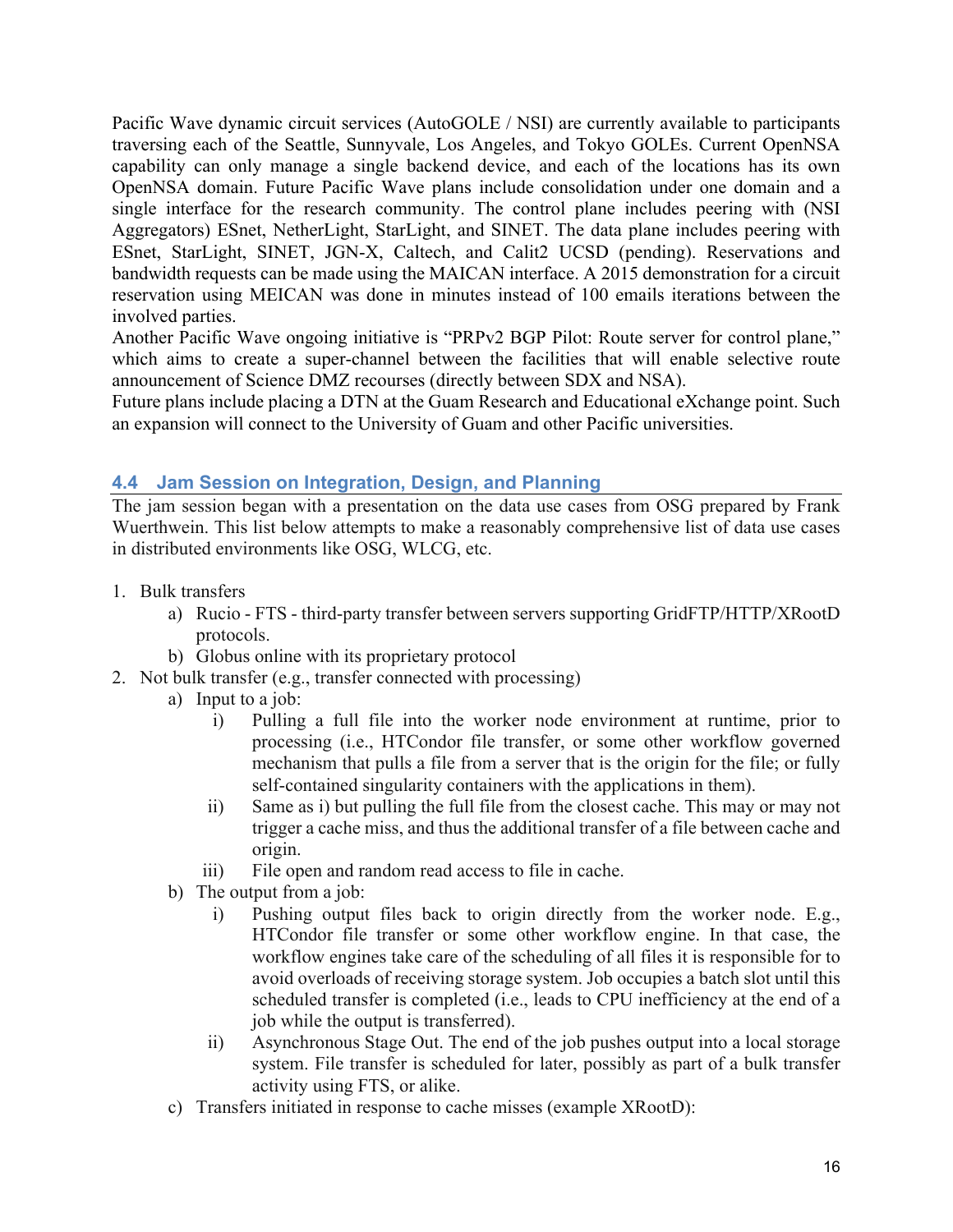- i) Cache servers are optimized to serve data out. If disks are busy being read, then cache misses will get fetched but not written to disk. Data instead is buffered through RAM as it is served straight to the application that requested the data.
- ii) XRootD protocol is a remote file access protocol that supports vectors of byte ranges (i.e., efficient random access to data inside files). The caching is at the partial file level, i.e. the byte ranges are stored on the cache, and future requests for overlapping byte ranges are dealt with correctly (i.e., misses are filled in, and hits are served from disk). In addition, the caches are configured to fill in holes as lazily over time. If the cache server is not heavily used, it will go through the holes in files and fetch them. This config is based on the premise that any file that was partially read is worth caching fully to prevent future cache misses.

The session continued with a discussion about the SDX & OSG objectives and further planning. Some of the main questions are identifying the science application drivers, the geographically involved parties, what would be easy to accomplish, and how it will map on the technology.

#### Application drivers:

The identified experiment drivers include  $LIGO^{71}$ ,  $GlueX^{72}$ ,  $CMS^{73}$ , OSG Data Federation in general, genomics (bioinformatics, food & health view), and FNAL TITE Subset Origins & Caches (e.g., Nova, Dune). Other science drives concerning the astronomy community include science observatory, the Dark Energy Survey (DES) (not a huge amount of data use yet on OSG), FNAL DES (4th largest OSG user 400 TB sitting in Chicago), and projects in South America (e.g., LSST, POLARBEAR<sup>74</sup>). The Very Energetic Radiation Imaging Telescope Array System (VERITAS)<sup>75</sup> science workflow could be used as a use case to investigate workflows specific to the astronomy and how data on disk falls into Origins if the researchers use it.

Data movement between Origins & Caches (e.g., output/input buffering to Brazil) could be possible via AtlanticWave SDX scheduling GUI. For example, CMS wants to bring data to Brazil, and GlueX would want to ship data from Sao Paulo to the north, to the US.

*Origin definition*: Origin is a local file system (or a server that instantiates a service that mounts the file system) and speaks HTTP or XRooD (or other protocol), data archive permanently, and serving data out to the entire OSG federation. It could range from TB to PB in size in the file system, which is mounted locally to a host that has bare metal OS Kubernetes installed. Origin Kubernetes joins the PRP Kubernetes Cluster, and then OSG spool the origin service as a pod into the Kubernetes.

From a software architecture perspective, the SDX can provide the connection between the pod and the file system at the network stack to use the SDX network capability without interfering with the OSG. At some location (e.g., Chicago origin) can be switched to Kubernetes to accommodate such an implementation. The SDX network capability would sit underneath the OSG pod of the

<sup>71</sup> The Laser Interferometer Gravitational-Wave Observatory (LIGO): https://www.ligo.caltech.edu/

<sup>72</sup> GlueX is a particle physics experiment: http://gluex.org/GlueX/Home.html

<sup>73</sup> The Compact Muon Solenoid (CMS) is a general-purpose detector at the Large Hadron Collider (LHC): https://home.cern/science/experiments/cms

<sup>74</sup> POLARBEAR is a Cosmic Microwave Background polarization experiment: http://bolo.berkeley.edu/polarbear/

<sup>75</sup> Very Energetic Radiation Imaging Telescope Array System (VERITAS): https://veritas.sao.arizona.edu/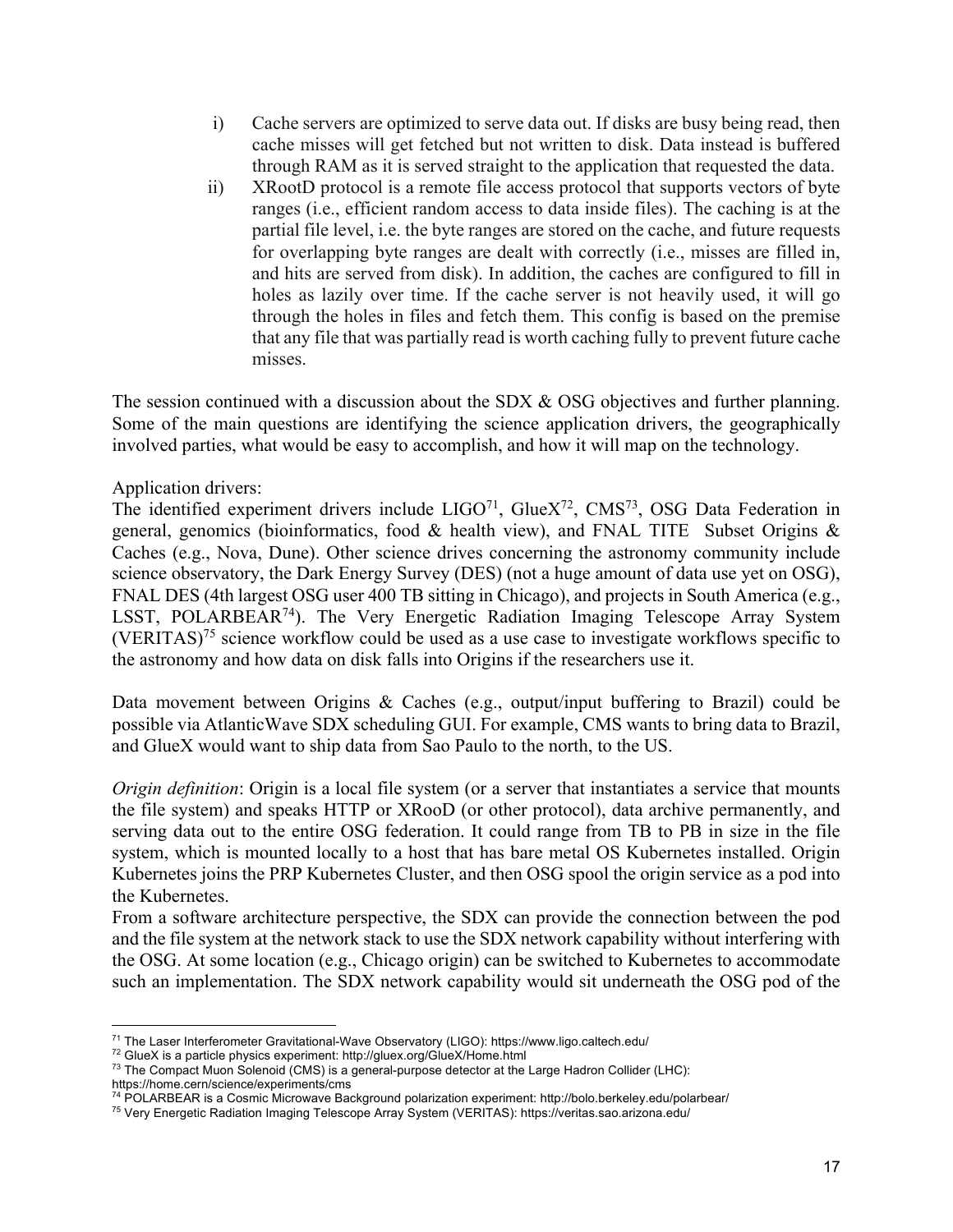origin service and connects to other pods used to deploy the caches and create a network overlay without interfering with the OSG.

#### Geographically involved parties:

In the case of South America, many instruments are located in the Atacama Desert, Chile, where the science array is procuring fiber connection to the rest of the world (e.g., ALMA). The connection in Sao Paulo (and maybe Rio) is Tier 2. The instrument currently being commissioned that needs to archive the data at NERSC76. Department of Energy (DOE) commits to archive the data at NERSC (in San Diego). PB scale data (operation and simulation) flows per year from Chile to NERSC and then to SDSC (used in the past for the Polarbear project).

National Institute of Health (NIH)<sup>77</sup> connect with 3-6 centers regarding Cryo Instruments. The OSG processing and archiving proposal are currently unfunded, except the Wisconsin OSG Cryo (Myron L) project are NSF funded. Now, the Gryo community facing data preservation challenges (newly produced from computations and old raw data) and the constant change of the used software.

Discussion about future plans of how the SDN programmability could be used to accommodate future compliance implications (e.g., HIPPA) that needs to be addressed in a protected environment for specific OSG users (e.g., genomics and NIH). Currently, OSG has decided not to be involved in because of the ever-changing legal environment. Funding for the NIH project does not require strict cost-effective usage of OSG but uses other recourses instead when necessary. The questions expressed by OSG is how authentication services can be implemented so the enduser can decide who has access to the data (e.g., Origins at Columbia University). Current tools cannot address this complex research and development challenge of how to create a closed environment where institutions can share access selectively. A key technology to be taken into consideration is the one used by the InCommon community for such a scenario. Other science domain that can benefit from such OSG implementation will be Intellectual Property (IP) projects dictating sharing guidelines and astronomy projects that have particular IP regulations. For this moment, OSG is not planning to use the SDX programmability as a solution.

SDX Engineers Response to OSG Science Drivers (Origins) is to start with a discussion between Brazil science community to connect to OSG via AWAVE SDX's (FW) at a temporary OSG Origin. The data produces in Sao Paulo can be stored locally and bulk transferred to JLAB via a schedule. In this way, the connection can be provisioned upfront. The cluster size at UNESP for CMS requirements is  $\sim$ 3,000 cores.

The SDX programmability can offer to the OSG Origin stack possible bandwidth usage of a campus network, streaming, connection to IXPs, and multi-domain multi-path routing as a service. Precise characteristics of the OSG Origin (host functions and location) can define the correct hooks to establish an overlay network. Kubernetes deployment mechanism can be called by the application layer exploiting the SDX programmability. Another project, managed by Cees de Laat (the University of Amsterdam in Netherland), is involving namespaces implementation within the Kubernetes and introducing caches at the IXPs. The proximity of caches could also improve the performance of OSG. In general, OSG does not want to orchestrate the network below the caches,

<sup>76</sup> The National Energy Research Scientific Computing Center (NERSC): https://www.nersc.gov/

<sup>77</sup> National Institutes of Health (NIH): https://www.nih.gov/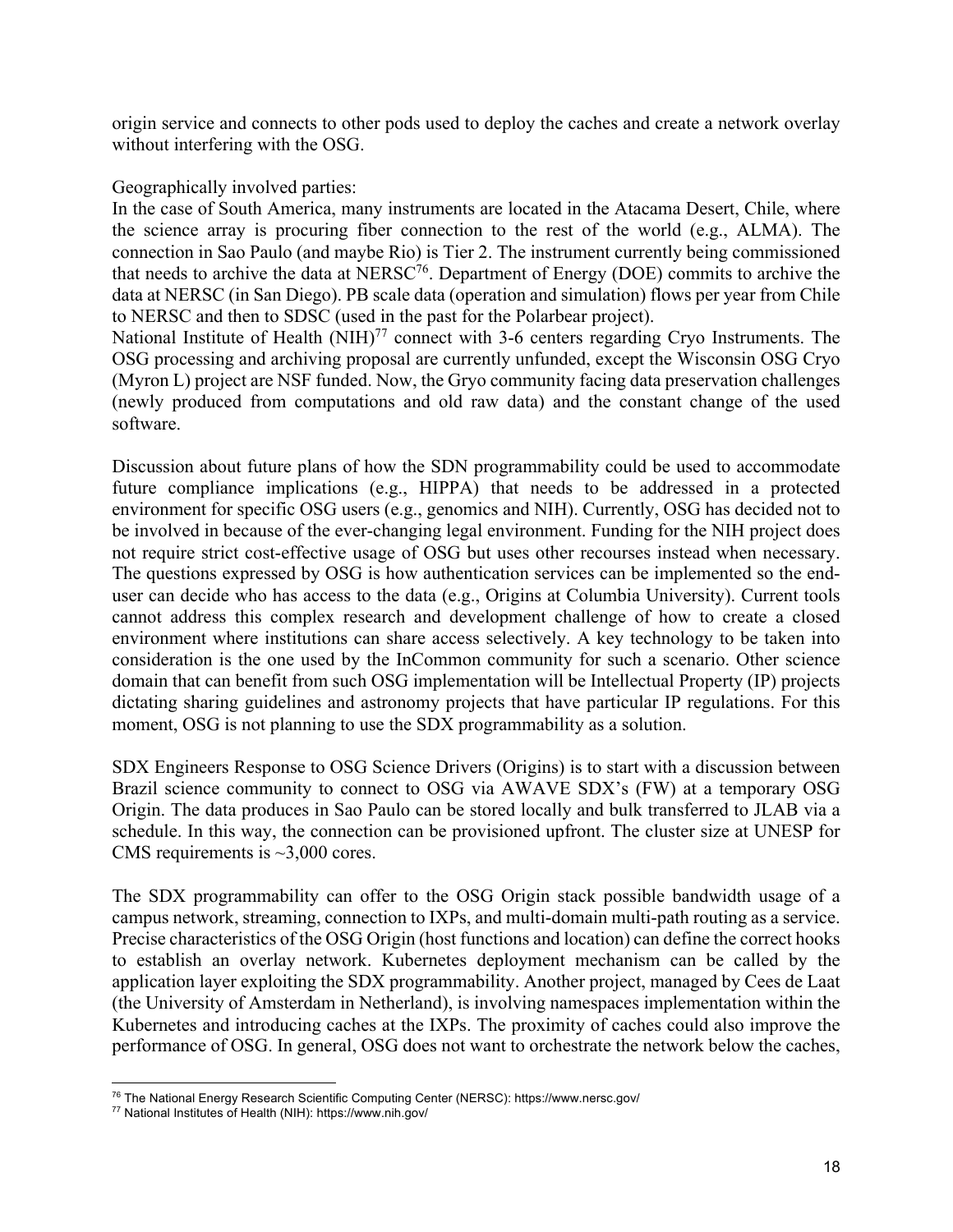add additional nodes simultaneously, OSG node to see each other, and use more of the Kubernetes functionality.

Some of those requests can be accommodated and automated by SDX by having an inventory of the switches that OSG uses, creating a pre-configuration of the network pieces, and assigning IPs. Another option could be to create a virtual network slice (except LHC) for individual Origins. The. limiting factor today is that the speed the cache could be filled up depends on the network. Therefore, network performance should be monitored closely. Different organizations and universities own origins, and they are using different hardware, which can create an interoperability issue. Internet2 uses a heterogeneous model for disks with the same federation but not comparable between I2 PoPs.

The SDX controller needs to have a mechanism to implement the current OSG topology, which only grows and when a new site (Origin or cache) is initiated (via Kubernetes) to add the site automatically. It takes 30 seconds to a min to bring a new OSG cache with Kubernetes, and it already has the network layers, IPs, and protocols pre-configured.

SDX can add value to the OSG network because it can connect a variety of networks at the IXP, and some of them go into the campuses where the Origins exist. I can reduce the labor necessary to interconnect sites between NREN, Regional network, and campus Science DMZ networks. A pilot test with Sao Paulo, New Zealand, and Europe (e.g., Netherlands) could be planned for the future. The number of caches in Europe is growing faster than in the USA. Data Origin is in the USA and computing in Europe. OSG participants prefer to have one Origin and using the closest available cache. SDX will not be a possible solution for data moving or replication. This problem could be addressed via a content delivery approach similar to Netflix and Akamai.

Another issue to be addressed is to deploy the right size of the cache when multiple requests (e.g., a huge number of CPUs at the site as Cardiff) hits the cache at once. For OSG it is easier to operate a single cache per Origin. When a result of computing has a large volume is also presents a problem of where to store that result. Most OSG participants manage a smaller output and prefer to use an inexpensive hardware solution (e.g., adding a FIONA box without changing anything else). Currently, the output problem could only be resolved if the organization has its own storage disk at the location that the output is produced.

## **The strategy for SDX implementations is:**

- The main goal is to populate the OSG cache as quickly as possible
- Deploy the SDX Local Controller (LC) at each cache site
- Use path optimization to do the cache updates
- Router/ Switch in front of cache site would be SDX LC
- Use the cache on campus and Science DMZ
- SDX LC would be a pod in the Kubernetes host resource footprint very negligible
- Deploy SDX Pod into Kubernetes on the same physical hosts as OSG deploys Origins and Caches (e.g., SDX Cache, SDX Origin) creating a parallel control plane
- OSG could benefit by understanding the TCP/IP (network performance) visibility on a perflow basis
- Get a baseline now and compare to experiment before and afterward
- Measure performance of the flows and the impact on OSG customer
- Measure performance with Elastic Flow(Service name), sFlow stat, TCP metrics, Measurement Lab, Nagios, T Stack
- Apply data analytics to understand improvements if any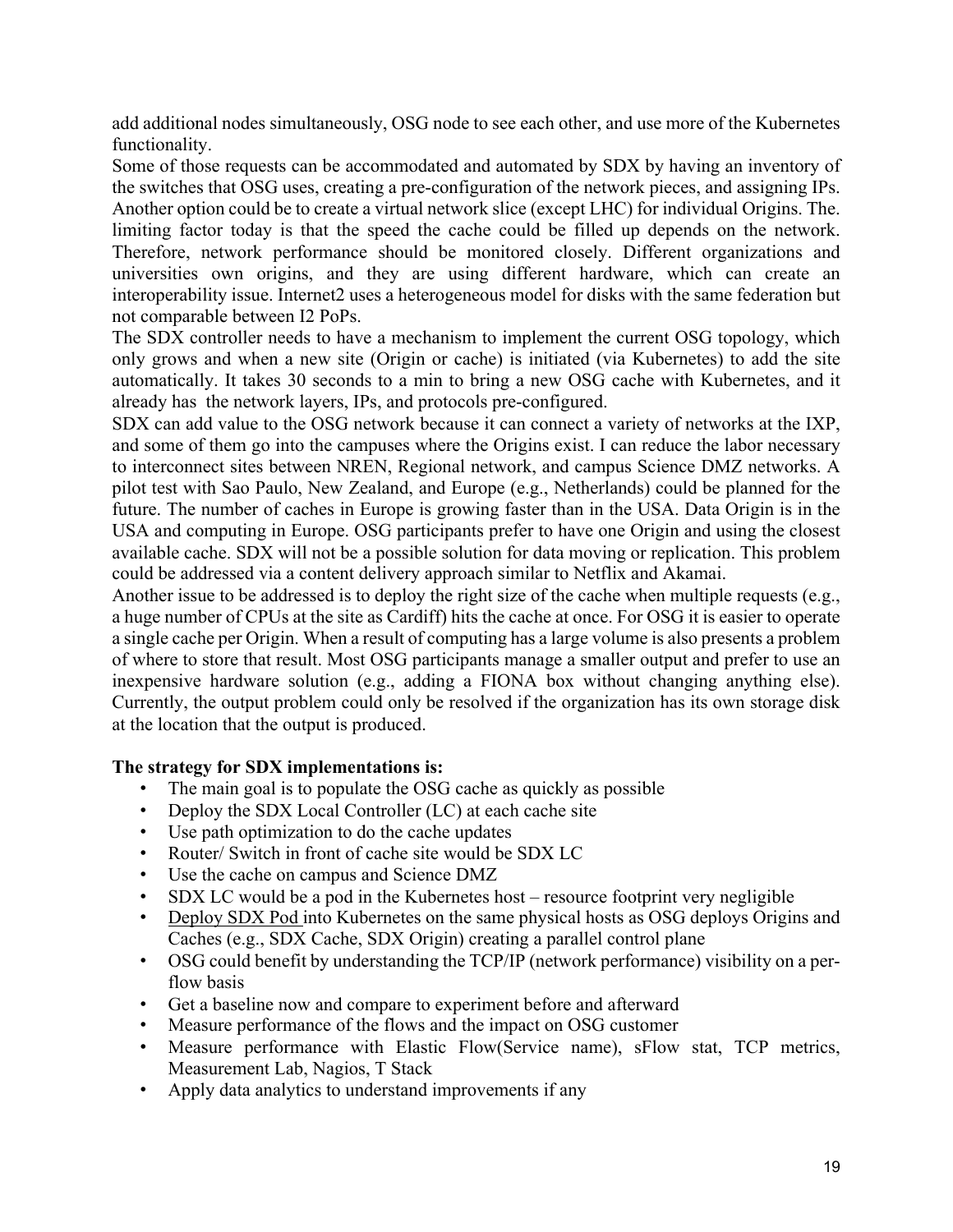To answer the question of what can go into a Kubernetes Pod: Anything you can do on a host you can do in a Kubernetes pod. A Pod is a VM without the OS and it has one IP address. A Pod is an object that has containers (thin walls around a process) inside.

### **Locations & Customers**

The table below shows the OSG caches and Origins location.

| Caches                 |               | Origins                                    |  |
|------------------------|---------------|--------------------------------------------|--|
| U Chicago (bare metal) | <b>UNL</b>    | * SDSC: Simons                             |  |
| Kansas City            | Georgia Tech  | * NCSA: DES                                |  |
| <b>UCSD</b>            | Cardiff       | **Caltech: LIGO - public                   |  |
| Manhattan              | <b>KISTI</b>  | *U Chicago: OSG General                    |  |
| Chicago PoP            | Amsterdam PoP | FNAL: Dune, DES, Minerva (easiest)         |  |
| Amsterdam              | Houston PoP   | *** UNL: LIGO - private, maybe UNL General |  |
| Syracuse               | Sunnyvale PoP | Legend: *Easy, ** Harder, *** Very Hard    |  |

*Table 1 OSG caches and Origins locations*

The action items for implementing of SDX with OSG are:

- Decide on initial target application driver (e.g., FNAL, LIGO, OSG general)
- Decide on the data source (discuss with Phil Demar)
- OSG General (discuss with Rob Gardner)
- Possible use case with NCSA (DES, LIGO triggers public data distribution) (discuss with Don Petravick)
- Decide on test node to be used for the emerging services
- Research a way for SDX to help OSG feed its caches
- Deploy SDX Pod, SDX Origins, SDX Caches
- Deploy a control plane network at caches and Origins (10G to 100G)
- SDX's to offer virtualized (slices) network services
- Nautilus access to try test the solutions (discussion with John Graham)
- I2/StarLight can provide a node to be used to replicate LIGO Origin at Chicago (discuss with Edgar Fajardo)
- OSG Kubernetes pod can be deployed for testing and shut down when resources are repurposed (discuss with Dima Mishin)
- Translate workshop output into actionable items and regroup
- Follow up meeting at GRP Sept 17-18, 2019 at Calit2
- Other action items

## **How do we define success?**

To define the successful implementation of OSG with SDX, the following points can be used:

- Provide more predictability for access to caches and Origins
- Provide measurement
- Get familiar with the mutual technologies and how they interplay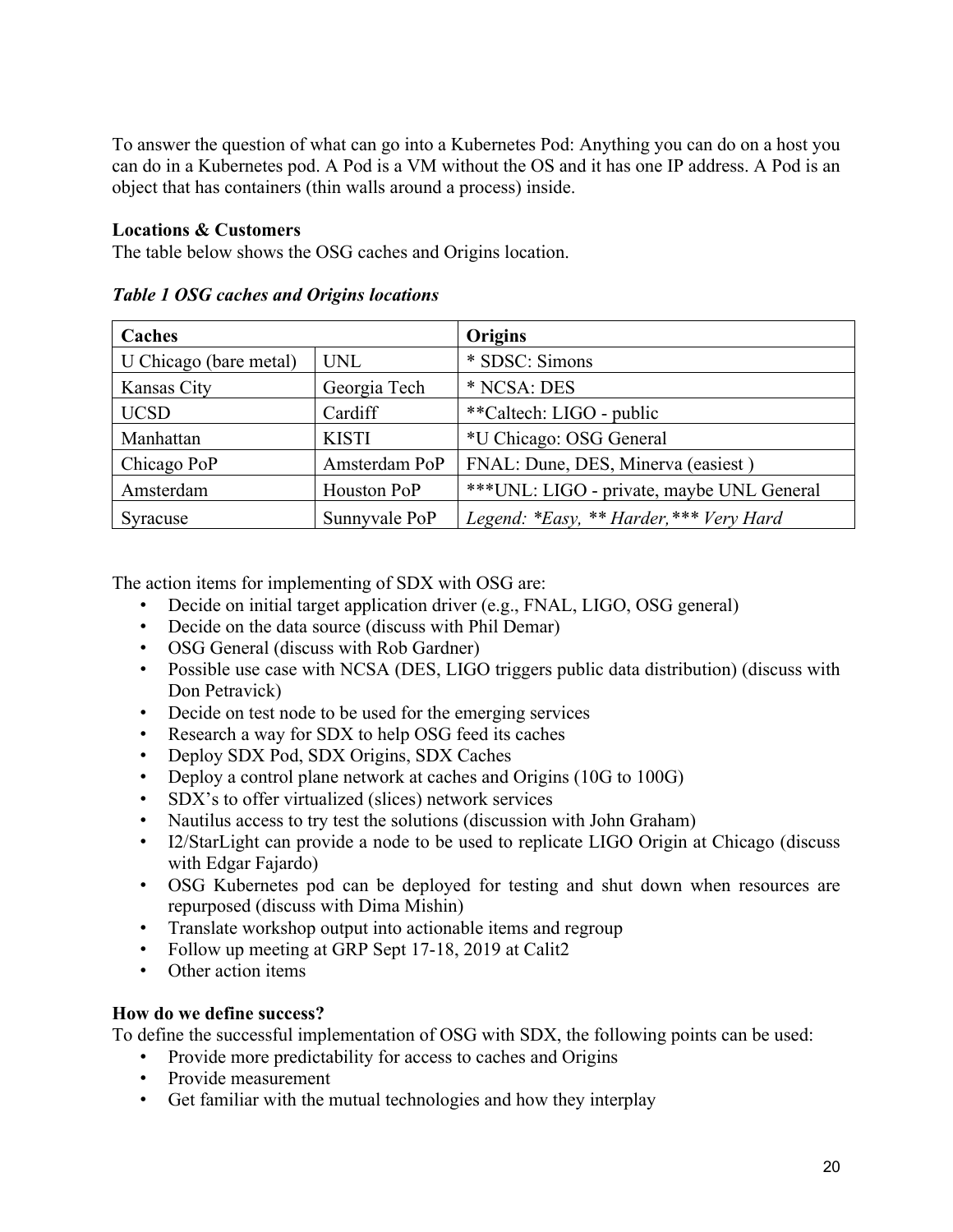- Define a location where OSG-SDX can have an implementation model
- Simulate traffic where data can fill up one of the OSG caches
- Monitor network behavior with a use case
- Locate bottlenecks on the network and measure disk write speed
- Generate monthly traffic report integrated with the OSG
- Create a baseline for OSG traffic
- Discuss SDX bandwidth reservation (AtlanticWave SDX inter-domain only)
- Discuss SENSE implementation between domains
- Discuss the use of OSG Orchestrator for inter-domain bottlenecks for a real time report
- AtlanticWave SDX can provide a time series or Grafana page
- Define SDX topology locations with IP address to feed to SENSE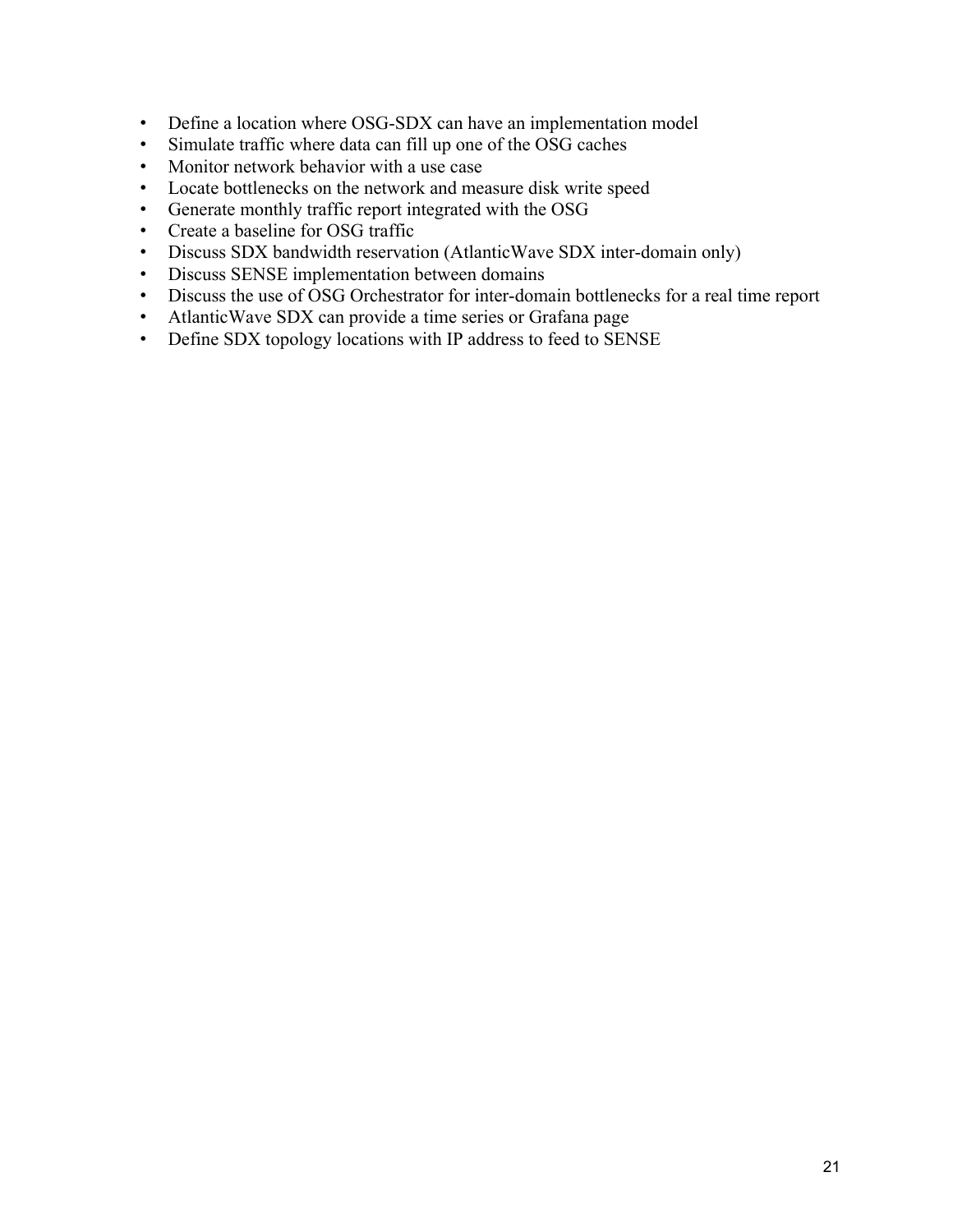## **Appendix A. Program for the OSG-SDX Workshop**

#### **Wednesday, June 5, 2019**

08:30 Registration (coffee kiosk is conveniently located outside the building - no breakfast is served)

• Room 5302, Atkinson Hall, UC San Diego

09:00 Welcome Address (15 minutes presentation, 5 minutes Q&A) - Larry Smarr | Download presentation

09:20 Context and Goals of the workshop (15 minutes presentation, 5 minutes Q&A) - Julio Ibarra 09:40 OSG Keynote (40 minutes presentation, 10 minutes Q&A) - Frank Wuerthwein | Download presentation

• *What are the challenges OSG has in its landscape and foresees in its roadmap?*

10:30 Refreshment break (30 minutes)- (*coffee kiosk is conveniently located outside the building*)

11:00 NSF IRNC Software Defined Exchange Panel (Introduction, 10 minutes) - Julio Ibarra (Moderator)

• *Introduction about each of the IRNC SDX projects: Scope, Goals, Accomplishments, etc.*

11:10 StarLight-SDX (20 minutes presentation) - Jim Hao Chen | Download presentation 11:30 PacifiWave-SDX (20 minutes presentation) - John Hess | Download presentation 11:50 AtlanticWave-SDX (20 minutes presentation) - Julio Ibarra | Download presentation 12:10 Q&A session (30 minutes)

12:30 Lunch (1 hour) -(*wear comfortable shoes we will walk to the food court*)

13:30 Integration Panel (15 minutes presentation, 5 minutes Q&A for each presenter) Tom DeFanti (moderator)

• *Architecture, Components, Interfaces and other relevant information to reveal what resources are available, and also not available, for potential integration*

13:40 OSG Layers and components - Edgar Fajardo | Download presentation 14:00 Kubernetes Layers and components - John Graham | Download presentation 14:20 AtlanticWave-SDX layers and components - Yufeng Xin | Download presentation 14:40 StarLight-SDX layers and components - Jim Hao Chen | Download presentation

15:00 Refreshment break (30 minutes)- (*coffee kiosk is conveniently located outside the building*)

15:30 PacificWave-SDX layers and components - John Hess | Download presentation 15:50 Integration panel Q&A and wrap up (20 minutes) 16:10 Roadmap to the integration with OSG: Plenary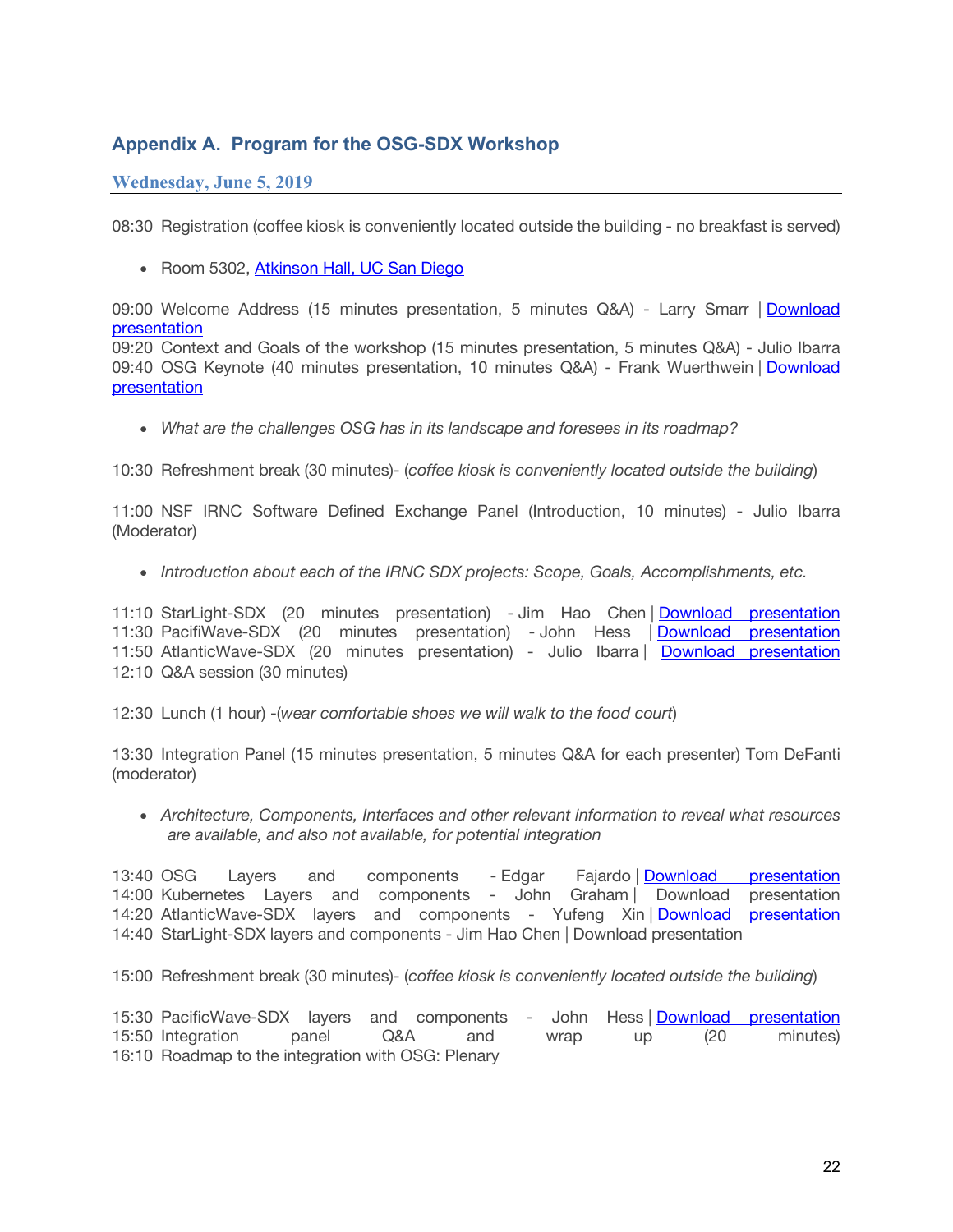• *Describe and represent what OSG and SDXs want to accomplish. The aim of this session is to provide input to Thursday's design and integration session.*

17:10 Plans for day 2 of the workshop Julio Ibarra, Tom DeFanti, Frank Wuerthwein

18:00 Dinner (on your own). Please see below some suggested restaurants. **A full list can be found here.**

• Bella Vista (tasty nice outdoor seating, across Torrey Pines); Home Plate (has great hamburgers), by RIMAC; OceanView (pizzas); The Bistro (sushi ); James' Place Prime (Seafood Sushi by the theater complex is really good); Rock Bottom (if you like noisy sports bar places).

#### **Thursday, June 6, 2019**

08:30 Registration

09:00 Integration, Design, and Planning Jam Session - Moderator: Julio Ibarra

• *The goal of this session is to design how to integrate the SDXs with Kubernetes and OSG. Detailed diagrams and descriptions about how to accomplish the integration should be an outcome.*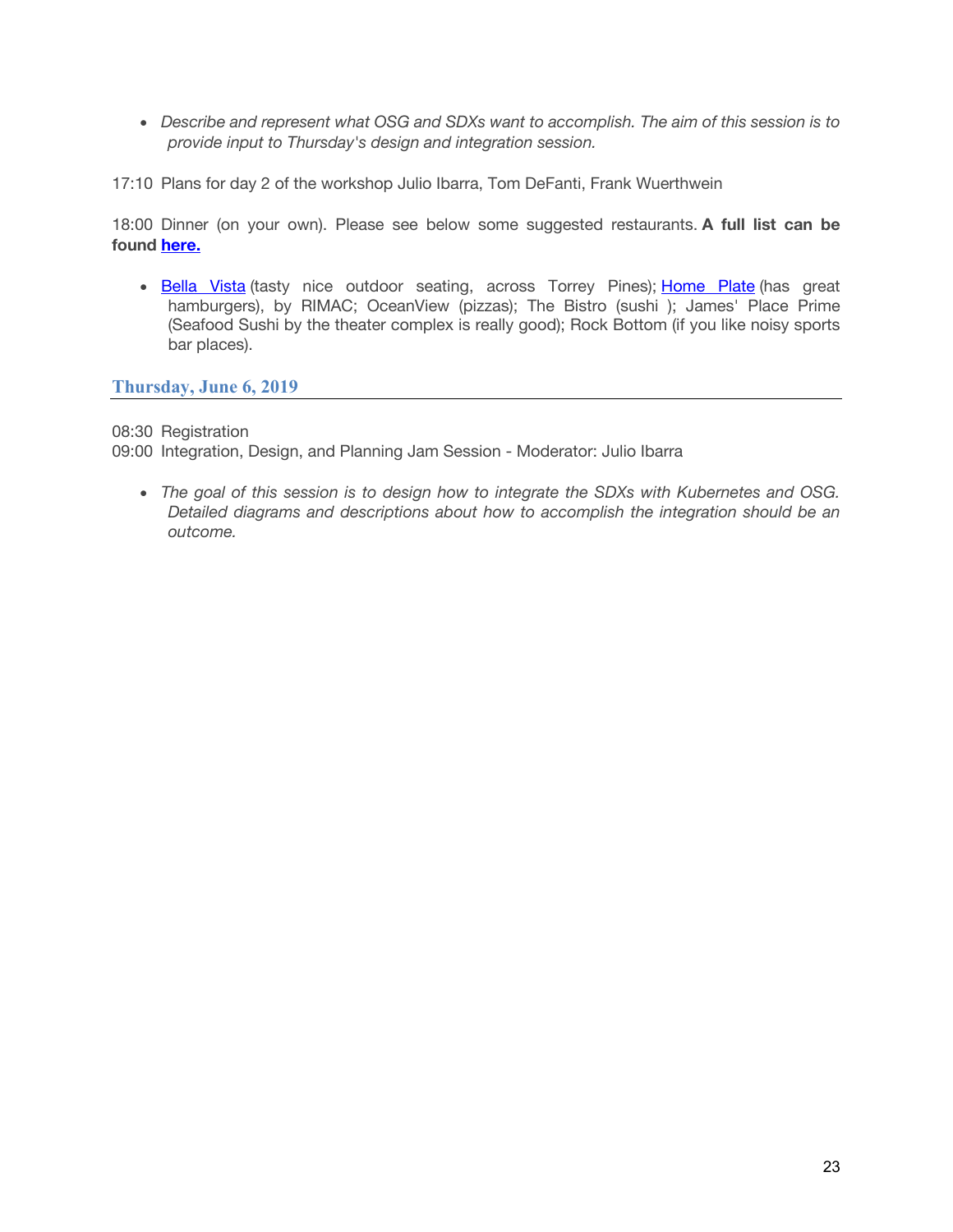## **Appendix B. List of Participants**



#### **In Person:**

- 1. **Balcas, Justas** Software Engineer California Institute of Technology (Caltech) (juztas at gmail.com)
- 2. **Bezerra, Jeronimo** IT Assistant Director Center for Internet Augmented Research and Assessment (CIARA) at Florida International University (FIU) - (jbezerra at fiu.edu)
- 3. **Breen, Joe** Senior IT Architect University of Utah (joe.breen at utah.edu)
- 4. **Cevik, Mert** Sr.Linux Network Administrator University of North Carolina (UNC) Chapel Hill - RENCI - (mcevik at renci.org)
- 5. **Chen, Jim** Associate Director iCAIR/Northwestern University (jim-chen at northwestern.edu)
- 6. **Chergarova,** Vasilka Research Coordinator Center for Internet Augmented Research and Assessment (CIARA) at Florida International University (FIU) - (vchergar at fiu.edu)
- 7. **Davila, Diego** Computational Data Science Research Specialist San Diego Supercomputer Center (SDSC) at University of California San Diego (UCSD) - (didavila at ucsd.edu)
- 8. **DeFanti, Thomas** Research Scientist University of California San Diego (UCSD) (tdefanti at ucsd.edu)
- 9. **Donovan, Sean** Research Scientist Georgia Institute of Technology (Georgia Tech) (sdonovan at gatech.edu)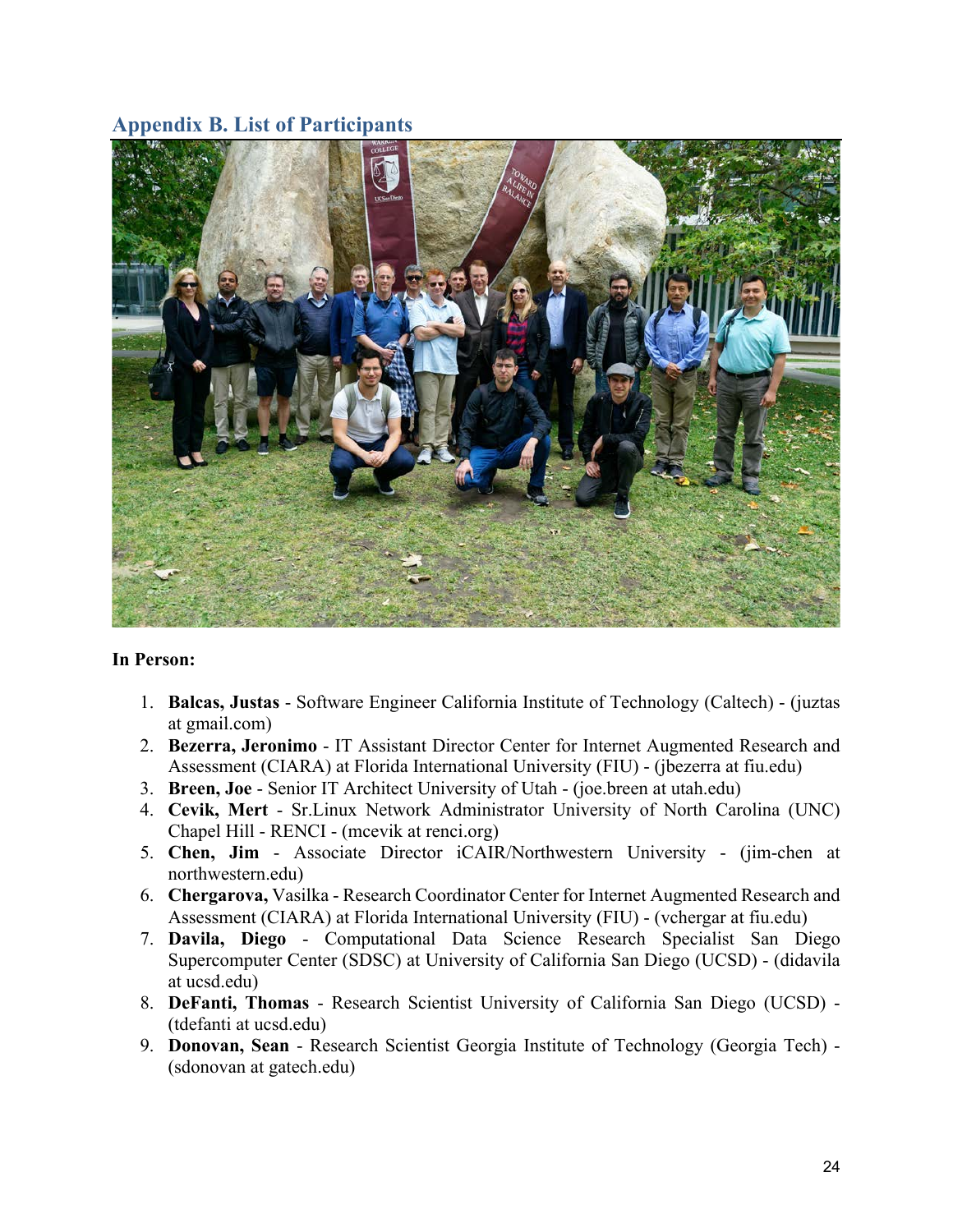- 10. **Fajardo, Edgar** OSG Developer San Diego Supercomputer Center (SDSC) at University of California San Diego (UCSD) - (emfajard at ucsd.edu)
- 11. **Hess, John** Network Engineer CENIC Pacific Wave (jhess at cenic.org)
- 12. **Hutton, Thomas** Network Architect San Diego Supercomputer Center (SDSC) at University of California San Diego (UCSD) - (hutton at ucsd.edu)
- 13. **Ibarra, Julio** Assitant VP Center for Internet Augmented Research and Assessment (CIARA) at Florida International University (FIU) - (julio at fiu.edu)
- 14. **Leal, Beraldo** Systems Engineer Sao Paulo Research and Analysis Center (SPRACE) Brazil - (beraldo.leal at cern.ch)
- 15. **Mishin, Dima** Applications developer University of California San Diego (dmishin at ucsd.edu)
- 16. **Morgan, Heidi** Senior Computer Scientist Information Science Institute (ISI) USC (hlmorgan at isi.edu)
- 17. **Moya, Andress** Computing Research assistant at Caltech Tier2 California Institute of Technology (Caltech) - (amoya at caltech.edu)
- 18. **Paolini, Christopher** Assistant Professor of Electrical Engineering San Diego State University (SDSU) - (paolini at engineering.sdsu.edu)
- 19. **Polizzi, Joel** Visualization Engineering Technician University of California San Diego (UCSD) - (jpolizzi at eng.ucsd.edu)
- 20. **Ravi, Srivatsan** Research assistant professor Information Science Institute (ISI) University of Southern California (USC) - (sravi at isi.edu)
- 21. **Smarr, Larry** Director California Institute for Telecommunications and Information Technology (Calit2) at University of California San Diego (UCSD) - (lsmarr at ucsd.edu)
- 22. **Thompson, Kevin** PD National Science Foundation (NSF) (kthompso at nsf.gov)
- 23. Weekley, Jeffrey Director of CI & RC University of California Merced (jdweekley at ucmerced.edu)
- 24. **Wuerthwein, Frank** Executive Director of the Open Science Grid San Diego Supercomputer Center (SDSC) at University of California San Diego (UCSD) - (fkw888 at gmail.com)
- 25. **Xin, Yufeng** Sr. Scientist University of North Carolina (UNC) Chapel Hill RENCI (yxin at renci.org)

#### **Remote:**

- 1. **Graham, John** System Integration Engineer University of California San Diego (UCSD) - (jjgraham at eng.ucsd.edu)
- 2. **Sanders, Matt** Research Scientist Georgia Institute of Technology (Georgia Tech) (msanders at gatech.edu)
- 3. **Stealey, Michael** Distributed Systems Software Engineer University of North Carolina (UNC) Chapel Hill - RENCI - (stealey at unc.edu)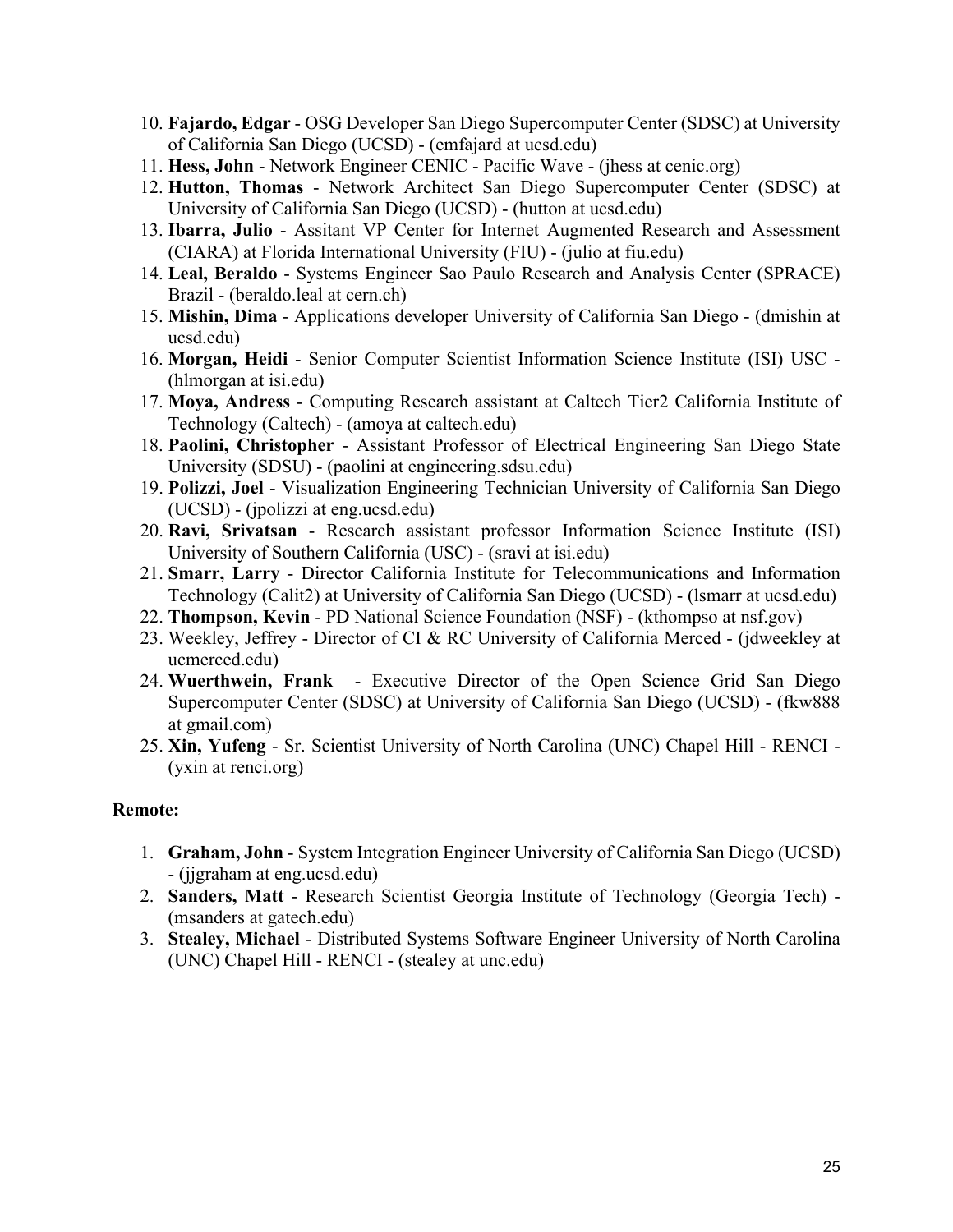## **Appendix C. Acronyms**

| <b>ALMA</b>            | Atacama Large Millimeter Array                                                                                                                                   | <b>NOAA</b>                 | National Oceanic and Atmospheric<br>Administration               |
|------------------------|------------------------------------------------------------------------------------------------------------------------------------------------------------------|-----------------------------|------------------------------------------------------------------|
| <b>AMIS</b>            | Advanced Measurement Instrument<br>and Services                                                                                                                  | <b>NRP</b>                  | National Research Platform                                       |
| <b>ANSP</b>            | Academic Network of Sao Paulo<br>Association<br>of<br>Universities<br>for                                                                                        | <b>NSF</b>                  | National Science Foundation                                      |
| <b>AURA</b>            | Research in Astronomy                                                                                                                                            | <b>NSRC</b>                 | Network Startup Resource Center                                  |
| <b>BEN</b>             | <b>Breakable Experimental Network</b><br>California<br>for<br>Institute<br>Telecommunications and Information<br>Technology<br>California Research and Education | <b>OGF</b>                  | Open Grid Forum                                                  |
| Calit <sub>2</sub>     |                                                                                                                                                                  | <b>OGF</b>                  | Open Grid Forum                                                  |
| <b>CALREN</b>          | <b>Network</b>                                                                                                                                                   | <b>ONOS</b>                 | SDN Controller platform                                          |
| Caltech                | California Institute of Technology                                                                                                                               | <b>ONS</b>                  | Open Storage Network                                             |
| <b>CENIC</b><br>CHASE- | Corporation for Education Network<br>Initiatives in California<br>Cognitive Hardware and Software                                                                | <b>ORCA</b>                 | Open Resource Control Architecture                               |
| <b>CI</b>              | ecosystem Community Infrastructure<br>Continuous Integration & Continuous                                                                                        | <b>OSDC</b>                 | Open Science Data Cloud                                          |
| CI/CD                  | <b>Delivery</b>                                                                                                                                                  | <b>OSG</b>                  | Open Science Grid                                                |
| <b>CIARA</b>           | for<br>Center<br>Internet<br>Augmented<br><b>Research and Assessment</b>                                                                                         | <b>OSIRIS</b>               | NSF pilot project NSF to evaluate a<br>SDN CI                    |
| <b>CMS</b>             | <b>Compact Muon Solenoid</b>                                                                                                                                     | <b>PAO</b>                  | Pierre Auger Observatory                                         |
| <b>CNI</b>             | <b>Core Network Insert</b>                                                                                                                                       | <b>PNWG</b><br>P            | Pacific Northwest Gigapop                                        |
| <b>CPU</b>             | <b>Central Processing Unit</b>                                                                                                                                   | <b>POLAR</b><br><b>BEAR</b> | Cosmic<br>Microwave<br>Background<br>polarization experiment     |
| <b>CVMFL</b>           | CernVM File System                                                                                                                                               | <b>PoP</b>                  | Point of Presense                                                |
| <b>DDS</b>             | <b>Document Distribution Service</b>                                                                                                                             | <b>POSIX</b>                | Portable Operating System Interface                              |
| <b>DECam</b>           | Dark Energy Camera                                                                                                                                               | <b>PRP</b>                  | Pacific Research Platform                                        |
| dHTC                   | Distributed high throughput computing                                                                                                                            | <b>RENCI</b>                | Renaissance Computing Institute at<br><b>UNC</b>                 |
| DTN.                   | Data Transfer Node                                                                                                                                               | RM.                         | Resource Manager                                                 |
| DUNE/pr<br>otoDUNE     | Neutrino experiment                                                                                                                                              | <b>RNP</b>                  | Rede Nacional de Ensino e Pesquisa<br><b>REN Brazil</b>          |
| EdgeFS<br><b>ISGW</b>  | Inter-Segment GateWay                                                                                                                                            | <b>RSO</b><br>SD-           | <b>Research Support Organizations</b>                            |
| <b>FES</b>             | <b>Fusion Energy Sciences</b>                                                                                                                                    | <b>WAN</b>                  | Software Defined Wide Area Network                               |
| <b>FIU</b>             | Florida International University                                                                                                                                 | <b>SDSC</b>                 | San Diego Supercomputer Center                                   |
| <b>FNAL</b>            | Fermi National Accelerator Laboratory                                                                                                                            | <b>SDSS</b>                 | Sloan Digital Sky Survey                                         |
| <b>FPGA</b>            | Field-Programmable Gate Array                                                                                                                                    | SDSU                        | San Diego State University                                       |
| <b>FPGAs</b>           | Field Programmable Gate Arrays                                                                                                                                   | <b>SDX</b>                  | Software Defined Exchange<br>SDN<br>for<br>End-to-End Networking |
| GIT<br>GlueX,<br>SPT,  | Georgia Institute of Technology                                                                                                                                  | <b>SENSE</b>                | Exascale                                                         |
| <b>Simons</b>          | <b>Multi-institutional Science Teams</b>                                                                                                                         | <b>SKA</b>                  | Square Kilometer Array                                           |
| <b>GMT</b>             | Giant Magellan Telescope                                                                                                                                         | SoX                         | South America eXchange point                                     |
| <b>GPU</b>             | <b>Graphic Porcessing Unit</b>                                                                                                                                   | <b>SPRAC</b><br>E.          | Sao Paulo Research and Analysis<br>Center                        |
| <b>GRP</b>             | <b>Global Research Platform</b>                                                                                                                                  | <b>TANet</b>                | <b>Taiwan Academic Network</b>                                   |